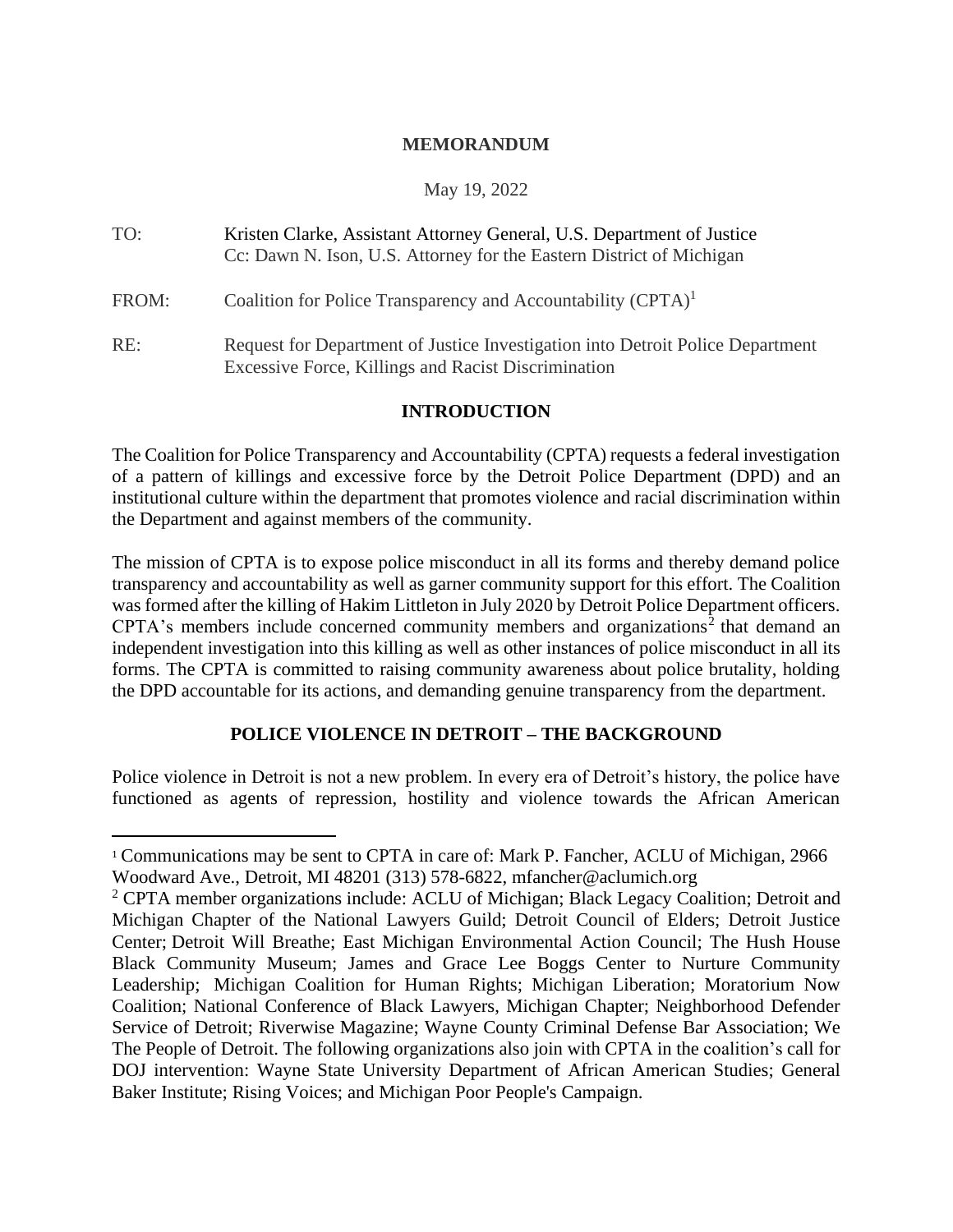community. Community outrage over police violence sparked the Detroit rebellion of 1967, and that same outrage ensured the election of the first African American mayor, Coleman A Young. During his tenure in office, Young instituted strong measures to rein in a police force known for its racism, corruption, excessive violence, and deadly undercover operations.

Despite Young's efforts, including appointment of an African American chief of police and more equitable promotion of African Americans within the force, the culture of the Detroit Police Department (DPD) remained menacing and combative toward the community. In a 1998 Detroit City Council public hearing, the Detroit Coalition against Police Brutality (DCAPB) documented the DPD's continuing practices of abusive arrests, harassment of young Black men, use of excessive force, and killings that had resulted in the city paying millions of dollars in settlements to families. Public outcry following that hearing and subsequent organizing by DCAPB led to a federal investigation and a federal consent decree from 2003 to 2016. Unfortunately, the consent decree failed to achieve lasting reforms with respect to many unconstitutional DPD practices. During former Police Chief James Craig's tenure and that of the current Chief, excessive brutality and unjustified killings continue to plague the DPD, all too often without accountability for those involved.

Police violence escalated during the recent period of Black Lives Matter (BLM) protests against the police murder of George Floyd. Detroit police mobilized tanks and other military hardware against the protesters, their first aid supporters, and legal observers, causing serious physical injuries to many. Police officers used toxic gas against the crowds, assaulted activists individually, and recklessly used a police vehicle for crowd control, endangering many. Over 400 demonstrators were arrested during the protests, some arrested multiple times, many of them subjected to police abuses during detention. Detroit Will Breathe (DWB), the leading grassroots organization involved in the demonstrations, filed a civil rights suit against the city, which is currently pending in the U.S. District Court. The 14 plaintiffs in the case recently submitted to depositions, as lawyers for the case pursue video footage, official emails and internal investigation files.

The entire spectrum of police conduct in Detroit, from the hundreds of grievances filed by citizens, to illegal stops and other harassment of African Americans, to killings of African American people that some would characterize as outright murder, is a record of oppression meted out daily and as a matter of course. No community must be expected to endure such ongoing, systematic violence. Police practices of this kind have been characterized as genocidal by multiple independent investigative agencies both domestic and international.

## **A CONTINUING PATTERN AND PRACTICE OF POLICE VIOLENCE AND KILLING**

The Department of Justice expended considerable time (13 years) and resources monitoring DPD's compliance with a consent decree before departing in 2016, but they need to come back. The problems that prompted federal monitoring have not only persisted, but they have gotten worse.

On February 24, 2022, the independent news agency *Bridge Detroit* documented a rise in incidents of use of force by Detroit Police, reporting that force incidents, involving broken bones or death,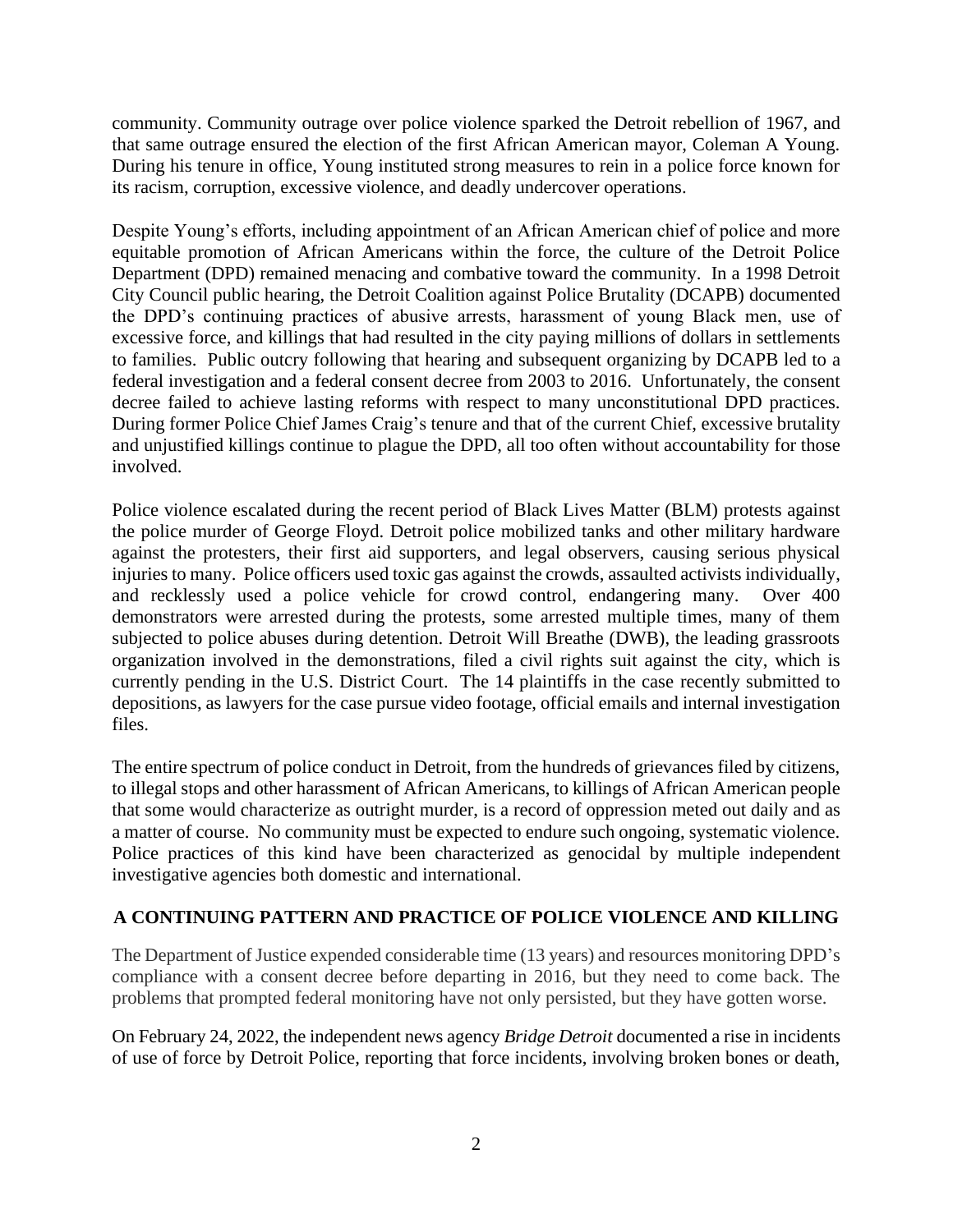increased by  $24\%$  from  $2020$ .<sup>3</sup> Incidents that involved forcible handcuffing increased by 75%. Overall use of force escalated 23% during demonstrations against police violence in 2020.

The report makes clear that the Department and the Police Commission have not established effective procedures for ensuring police accountability through timely investigation of grievances accompanied by disciplinary measures for officers who abuse their authority or use excessive force. <sup>4</sup> Presently the Police Commission has a backlog of 780 citizen complaints against the DPD for harassment, illegal searches and arrests, and use of force. The Chief Investigator, whose office processes the grievances, attributed the backlog to loss of staff during the pandemic, and indicated there is an effort to hire new staff. An investigator's annual salary range is \$100,000, a very heavy cost given the Commission's failure to ensure public accountability.<sup>5</sup>

CPTA has gathered the following information concerning killings by Detroit police in recent years. CPTA makes no judgments about whether each of these killings and others were unjustified or justifiable, as the facts available to us are from media reports that in most cases are based on accounts provided by police. We note only the *disturbing and concerning frequency* of the police department's use of deadly force, particularly in those cases where there are apparent extenuating circumstances such as the *victim's mental instability*, or events suggesting the *availability of nonfatal alternatives* to the deadly force that was employed.

**May, 2015**- Caso Jackson (25) was killed by the police after he barricaded himself and hostages in a home. Hostages included Jackson's wife and four of her family members. Police claimed gunfire was exchanged after Jackson jumped from the porch and began shooting at police officers. Jackson later died in the hospital. <sup>6</sup>

**August 3, 2016 –** Bradley Carey, a 54-year-old man armed with a knife was shot in a hotel in Detroit. Officers from multiple law enforcement agencies were attempting to arrest him on a warrant. Police said Carey lunged toward the officers with a knife. There is no body cam recording.<sup>7</sup>

4 *Id.*

7 <https://www.washingtonpost.com/graphics/investigations/police-shootings-database/>

<sup>3</sup> Bryce Huffman, *Bridge Detroit*, February 24, 2022 [https://www.bridgedetroit.com/incidents-of](https://www.bridgedetroit.com/incidents-of-use-of-force-by-detroit-police-continue-to-climb/)[use-of-force-by-detroit-police-continue-to-climb/](https://www.bridgedetroit.com/incidents-of-use-of-force-by-detroit-police-continue-to-climb/)

<sup>&</sup>lt;sup>5</sup> https://www.bridgedetroit.com/police-complaint-backlog-means-fewer-detroit-residents-beingheard/

<sup>&</sup>lt;sup>6</sup> [https://www.clickondetroit.com/news/2015/05/23/hostage-situation-on-detroits-west-side-ends](https://www.clickondetroit.com/news/2015/05/23/hostage-situation-on-detroits-west-side-ends-%20in-exchange-of-fire/)[in-exchange-of-fire/](https://www.clickondetroit.com/news/2015/05/23/hostage-situation-on-detroits-west-side-ends-%20in-exchange-of-fire/)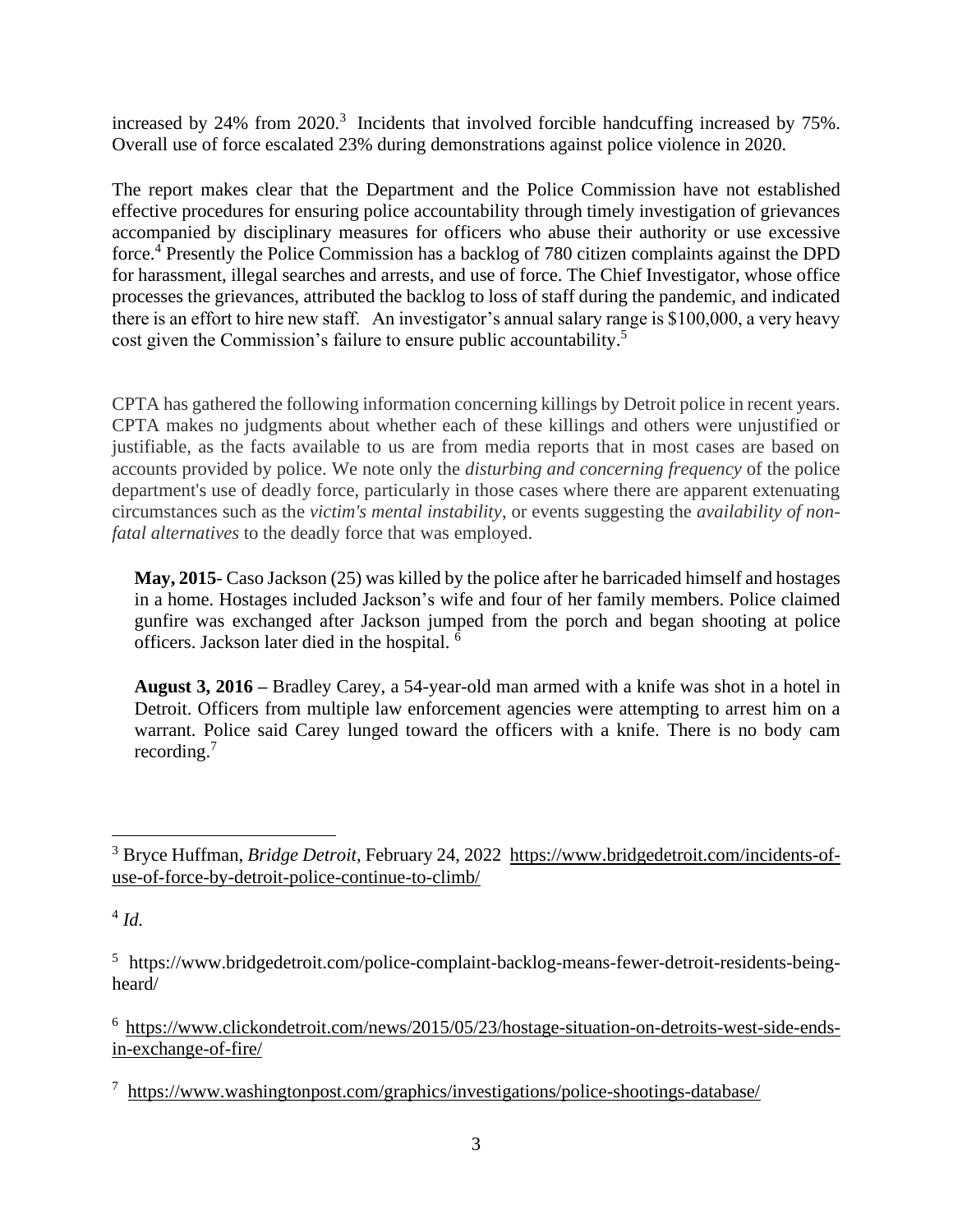**February 13, 2017** - Raynard Burton, an unarmed 19-year-old man was shot and killed by DPD officer Jerold Blanding in a backyard of an abandoned home while fleeing. Police claim Blanding fired a fatal shot into Burton's chest when Burton, who was unarmed, attempted to grab the officer's gun. The actual shooting wasn't captured on video.<sup>8</sup>

**April 30, 2017** – James Edward Ray, Jr., a 46-year-old man armed with a gun, was shot by a DPD officer. In July 2020, the estate of Mr. Ray filed a wrongful death federal lawsuit against the City of Detroit and two unnamed officers claiming that Detroit police officers killed Mr. Ray and planted a gun on his body to cover up the wrongful death.<sup>9</sup>

**Sept. 14, 2018** - Detric Driver, 46, of Detroit was shot several times during an early morning Detroit police raid at his home on the city's west side.<sup>10</sup>

**October 24, 2018** – An unidentified 45-year-old man was shot and killed by DPD as "he reached for a holstered gun."<sup>11</sup>

**June 3, 2019** – Kevin Pudlik, an unarmed 41-year-old man, was shot and killed while a passenger in a fleeing vehicle.<sup>12</sup>

[https://www.mlive.com/news/detroit/2018/04/after\\_being\\_cleared\\_in\\_teens\\_s.html](https://www.mlive.com/news/detroit/2018/04/after_being_cleared_in_teens_s.html) [https://www.fox2detroit.com/news/prosecutor-worthy-unloads-murder-misconduct-charges-on](https://www.fox2detroit.com/news/prosecutor-worthy-unloads-murder-misconduct-charges-on-police-officers)[police-officers](https://www.fox2detroit.com/news/prosecutor-worthy-unloads-murder-misconduct-charges-on-police-officers)

<sup>9</sup> [https://www.clickondetroit.com/news/2017/05/01/man-suspected-of-shooting-detroit-police](https://www.clickondetroit.com/news/2017/05/01/man-suspected-of-shooting-detroit-police-officer-identified-as-james-edward-ray/)[officer-identified-as-james-edward-ray/](https://www.clickondetroit.com/news/2017/05/01/man-suspected-of-shooting-detroit-police-officer-identified-as-james-edward-ray/)

[https://www.detroitnews.com/story/news/local/detroit-city/2020/07/07/lawsuit-detroit-police](https://www.detroitnews.com/story/news/local/detroit-city/2020/07/07/lawsuit-detroit-police-framed-accused-cop-killer-james-edward-ray-jr/5390523002/)[framed-accused-cop-killer-james-edward-ray-jr/5390523002/](https://www.detroitnews.com/story/news/local/detroit-city/2020/07/07/lawsuit-detroit-police-framed-accused-cop-killer-james-edward-ray-jr/5390523002/)

<sup>10</sup> [https://www.freep.com/story/news/2018/10/03/detroit-police-fatal-shooting-muslim-man](https://www.freep.com/story/news/2018/10/03/detroit-police-fatal-shooting-muslim-man-detric-driver/1423205002/)[detric-driver/1423205002/](https://www.freep.com/story/news/2018/10/03/detroit-police-fatal-shooting-muslim-man-detric-driver/1423205002/)

[https://www.freep.com/story/news/local/michigan/2018/11/30/police-involved-fatal-shootings](https://www.freep.com/story/news/local/michigan/2018/11/30/police-involved-fatal-shootings-michigan/2140694002/)[michigan/2140694002/](https://www.freep.com/story/news/local/michigan/2018/11/30/police-involved-fatal-shootings-michigan/2140694002/)

<sup>11</sup> [https://www.freep.com/story/news/local/michigan/detroit/2018/10/25/officer-involved](https://www.freep.com/story/news/local/michigan/detroit/2018/10/25/officer-involved-shooting-leaves-man-critical-condition/1759688002/)[shooting-leaves-man-critical-condition/1759688002/](https://www.freep.com/story/news/local/michigan/detroit/2018/10/25/officer-involved-shooting-leaves-man-critical-condition/1759688002/) [https://www.detroitnews.com/story/news/local/detroit-city/2018/10/25/assault-suspect-shot](https://www.detroitnews.com/story/news/local/detroit-city/2018/10/25/assault-suspect-shot-detroit-police/1758831002/)[detroit-police/1758831002/](https://www.detroitnews.com/story/news/local/detroit-city/2018/10/25/assault-suspect-shot-detroit-police/1758831002/)

<sup>12</sup> [https://www.fox2detroit.com/news/driver-charged-with-death-in-detroit-police-chase-bound](https://www.fox2detroit.com/news/driver-charged-with-death-in-detroit-police-chase-bound-over-on-all-charges)[over-on-all-charges](https://www.fox2detroit.com/news/driver-charged-with-death-in-detroit-police-chase-bound-over-on-all-charges)

 [https://www.fox2detroit.com/news/driver-involved-in-detroit-police-chase-charged-with](https://www.fox2detroit.com/news/driver-involved-in-detroit-police-chase-charged-with-murder)[murder](https://www.fox2detroit.com/news/driver-involved-in-detroit-police-chase-charged-with-murder)

<sup>&</sup>lt;sup>8</sup> [https://www.wxyz.com/news/region/detroit/man-shot-by-police-identified-as-19-year-old-with](https://www.wxyz.com/news/region/detroit/man-shot-by-police-identified-as-19-year-old-with-juvenile-history-of-domestic-assault-battery)[juvenile-history-of-domestic-assault-battery](https://www.wxyz.com/news/region/detroit/man-shot-by-police-identified-as-19-year-old-with-juvenile-history-of-domestic-assault-battery)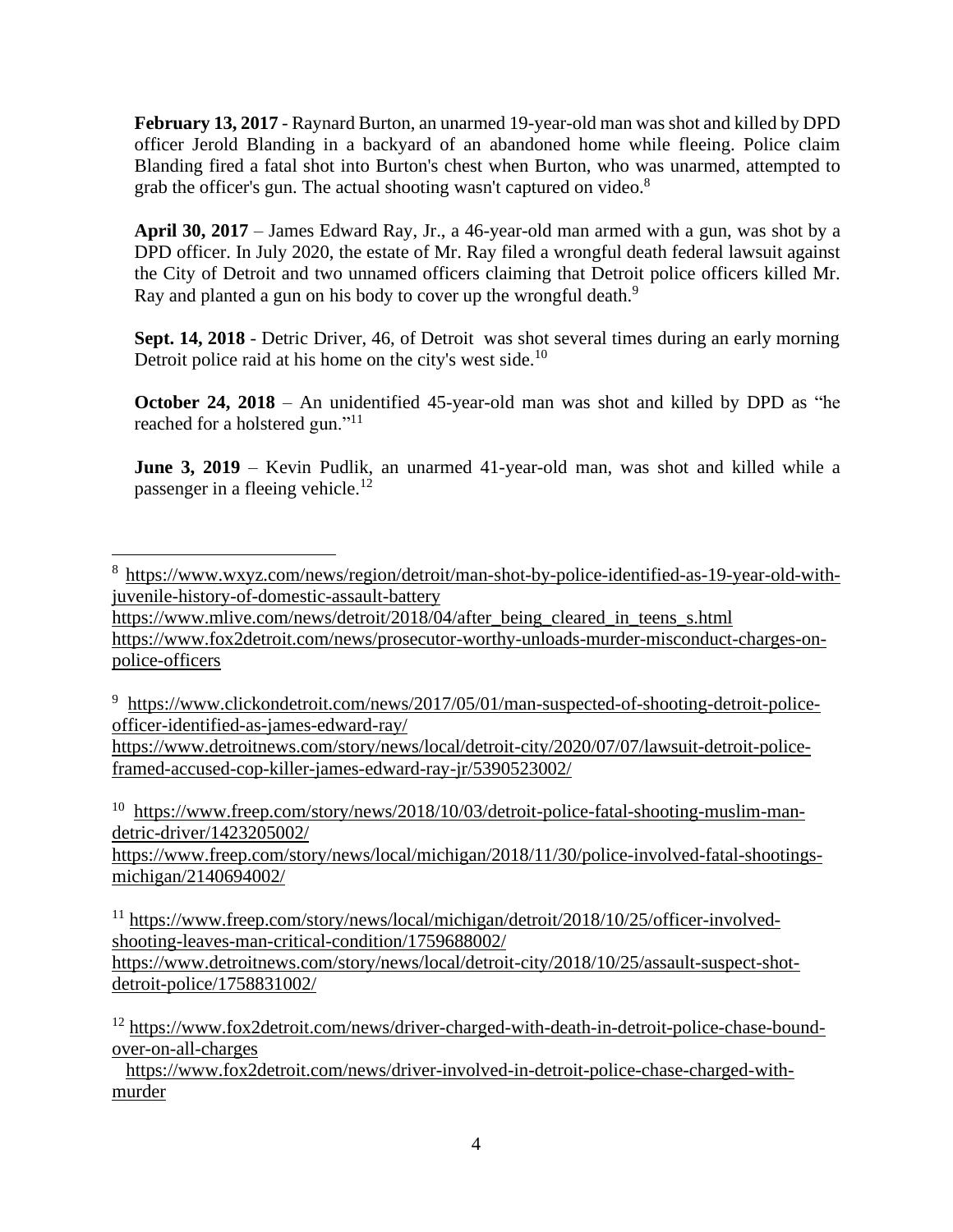**December 13, 2019-** Louis Patrick Veal (65) was shot and killed by police after he killed two women and fled. Police later found his vehicle and tracked him to a bar. When Veal was approached, police claim he opened fire and the officers returned fire, killing him.<sup>13</sup>

Within the past two years alone there have been a number of deaths caused by Detroit police officers under questionable circumstances, not the least of which was the killing of Hakim Littleton. These deaths include, among others:

**January 3, 2020** – Detroit police pursued a suspect in a high-speed chase without activating either lights or siren and caused a fatal car crash. It was determined that the failure to use lights and siren was deliberate because of the officers' awareness that activating them would trigger the video recording of the pursuit. The officers' actions were characterized as an "unethical coverup."<sup>14</sup>

**July 16, 2020** – A Black youth was killed in the ninth precinct by an officer assigned to the gang surveillance unit after a car chase. Police allege the victim had a gun in his hand. Video records were not released.<sup>15</sup>

**July 19, 2020-** An unidentified man was killed by the police after he and accomplices killed an 18 year-old man. The men fled, police followed, and a car chase ended when the suspects' car crashed into a tree. The suspects ran, and police claim the victim pointed his gun at an officer and the officer shot and killed him.<sup>16</sup>

**July 23, 2020** – Detroit police officers fatally shot a man.<sup>17</sup>

**July 30, 2020** - Police killed a Black man alleged to have been wielding a sword and knife.<sup>18</sup>

<sup>17</sup> [https://www.detroitnews.com/story/news/local/detroit-city/2020/07/23/man-fatally-shot](https://www.detroitnews.com/story/news/local/detroit-city/2020/07/23/man-fatally-shot-detroit-police-investigating-shooting/5499049002/)[detroit-police-investigating-shooting/5499049002/](https://www.detroitnews.com/story/news/local/detroit-city/2020/07/23/man-fatally-shot-detroit-police-investigating-shooting/5499049002/) [https://www.detroitnews.com/story/news/local/detroit-city/2020/07/27/detroit-chief-address](https://www.detroitnews.com/story/news/local/detroit-city/2020/07/27/detroit-chief-address-third-police-shooting-month/5517284002/)[third-police-shooting-month/5517284002/](https://www.detroitnews.com/story/news/local/detroit-city/2020/07/27/detroit-chief-address-third-police-shooting-month/5517284002/)

<sup>18</sup> Mara MacDonald, *Local Fox New*s, July 30, 2020

<sup>13</sup> [https://www.clickondetroit.com/news/local/2019/12/16/police-identify-double-murder](https://urldefense.proofpoint.com/v2/url?u=https-3A__www.clickondetroit.com_news_local_2019_12_16_police-2Didentify-2Ddouble-2Dmurder-2Dsuspect-2Dkilled-2Din-2Dshootout-2Dwith-2Ddetroit-2Dofficers_&d=DwMFaQ&c=euGZstcaTDllvimEN8b7jXrwqOf-v5A_CdpgnVfiiMM&r=UEAeuxn4vQheXLGANgoKO3OGw1kWeEvDFTp7pQkgJsY&m=fLFiRMuZyYcLON34aqO86wmYBKB5WvOiBlKvDPWHa7Y&s=DVshpjtedj0udRVcUrcXwbsRgwas0L3IjuKsMUXD5GY&e=)[suspect-killed-in-shootout-with-detroit-officers/](https://urldefense.proofpoint.com/v2/url?u=https-3A__www.clickondetroit.com_news_local_2019_12_16_police-2Didentify-2Ddouble-2Dmurder-2Dsuspect-2Dkilled-2Din-2Dshootout-2Dwith-2Ddetroit-2Dofficers_&d=DwMFaQ&c=euGZstcaTDllvimEN8b7jXrwqOf-v5A_CdpgnVfiiMM&r=UEAeuxn4vQheXLGANgoKO3OGw1kWeEvDFTp7pQkgJsY&m=fLFiRMuZyYcLON34aqO86wmYBKB5WvOiBlKvDPWHa7Y&s=DVshpjtedj0udRVcUrcXwbsRgwas0L3IjuKsMUXD5GY&e=)

<sup>14</sup> [https://www.wxyz.com/news/local-news/investigations/a-crash-then-a-coverup-how-a](https://www.wxyz.com/news/local-news/investigations/a-crash-then-a-coverup-how-a-questionable-detroit-police-chase-ended-in-a-young-womans-death)[questionable-detroit-police-chase-ended-in-a-young-womans-death](https://www.wxyz.com/news/local-news/investigations/a-crash-then-a-coverup-how-a-questionable-detroit-police-chase-ended-in-a-young-womans-death)

<sup>15</sup> Tresa Baldas, *Detroit Free Press*, July 23,2020

<sup>&</sup>lt;sup>16</sup> [https://www.detroitnews.com/story/news/local/detroit-city/2020/07/27/detroit-chief-address](https://urldefense.proofpoint.com/v2/url?u=https-3A__www.detroitnews.com_story_news_local_detroit-2Dcity_2020_07_27_detroit-2Dchief-2Daddress-2Dthird-2Dpolice-2Dshooting-2Dmonth_5517284002_&d=DwMFaQ&c=euGZstcaTDllvimEN8b7jXrwqOf-v5A_CdpgnVfiiMM&r=UEAeuxn4vQheXLGANgoKO3OGw1kWeEvDFTp7pQkgJsY&m=fLFiRMuZyYcLON34aqO86wmYBKB5WvOiBlKvDPWHa7Y&s=0TFGy40sp6hWIHXg_n2ExK33MYjvmSsBR1MYUHBMWQQ&e=)[third-police-shooting-month/5517284002/](https://urldefense.proofpoint.com/v2/url?u=https-3A__www.detroitnews.com_story_news_local_detroit-2Dcity_2020_07_27_detroit-2Dchief-2Daddress-2Dthird-2Dpolice-2Dshooting-2Dmonth_5517284002_&d=DwMFaQ&c=euGZstcaTDllvimEN8b7jXrwqOf-v5A_CdpgnVfiiMM&r=UEAeuxn4vQheXLGANgoKO3OGw1kWeEvDFTp7pQkgJsY&m=fLFiRMuZyYcLON34aqO86wmYBKB5WvOiBlKvDPWHa7Y&s=0TFGy40sp6hWIHXg_n2ExK33MYjvmSsBR1MYUHBMWQQ&e=)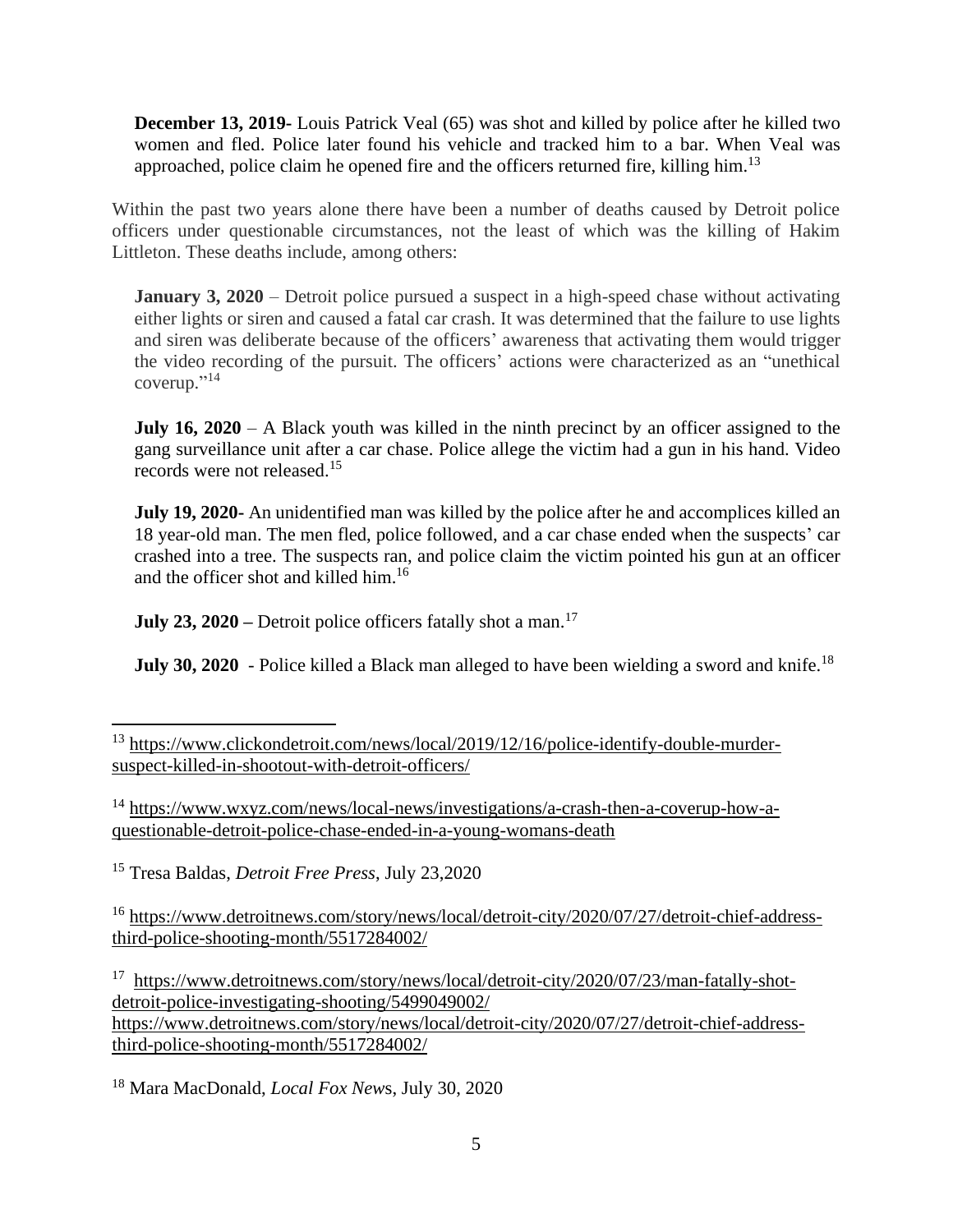**October 30, 2020-** A man was killed by the Detroit police after a mental health crisis (related to bipolar disorder) caused the man to hold his girlfriend hostage while pointing a gun at her. A standoff between the man and the police lasted for nine hours. Police claimed they decided the man was a serious threat to the hostage's life and he was shot and killed by a police sniper.<sup>19</sup>

**November 4, 2020** – Another man with mental illness was killed after being released. "He was at the Detroit Receiving Hospital earlier that day asking for help. He's schizophrenic and they let him leave without giving him any medicine, it's a crisis center," said the man's sister.<sup>20</sup>

**December 1, 2020-** Kevin Fox was killed by the Detroit Police after he arrived at the Fifth precinct and opened fire at the station. The night before, Fox had killed his girlfriend, Shavon Mitchell. Fox fled, went to a parking lot near the precinct and sat in his SUV. A standoff ended with an exchange of gunfire that left Fox dead. $^{21}$ 

**February 8, 2021** - Respected attorney Cliff Woodards was killed by a Detroit police officer in a car crash. The officer was charged with involuntary manslaughter.<sup>22</sup>

**March 1, 2021** – Police fatally shot an armed man at a motel.<sup>23</sup>

**April 19, 2021** – Detroit police fatally shot an armed man.<sup>24</sup>

<sup>21</sup> [https://www.clickondetroit.com/news/local/2020/12/01/shots-fired-at-detroit-police-when](https://urldefense.proofpoint.com/v2/url?u=https-3A__www.clickondetroit.com_news_local_2020_12_01_shots-2Dfired-2Dat-2Ddetroit-2Dpolice-2Dwhen-2Dofficers-2Drespond-2Dto-2Dgrocery-2Dstore-2Dbreak-2Din-2Dstandoff-2Dongoing_&d=DwMFaQ&c=euGZstcaTDllvimEN8b7jXrwqOf-v5A_CdpgnVfiiMM&r=UEAeuxn4vQheXLGANgoKO3OGw1kWeEvDFTp7pQkgJsY&m=fLFiRMuZyYcLON34aqO86wmYBKB5WvOiBlKvDPWHa7Y&s=E0D1TPlREXsIAiTX3ILfQ8ok3L_fnf990qtS3NAm_kw&e=)[officers-respond-to-grocery-store-break-in-standoff-ongoing/](https://urldefense.proofpoint.com/v2/url?u=https-3A__www.clickondetroit.com_news_local_2020_12_01_shots-2Dfired-2Dat-2Ddetroit-2Dpolice-2Dwhen-2Dofficers-2Drespond-2Dto-2Dgrocery-2Dstore-2Dbreak-2Din-2Dstandoff-2Dongoing_&d=DwMFaQ&c=euGZstcaTDllvimEN8b7jXrwqOf-v5A_CdpgnVfiiMM&r=UEAeuxn4vQheXLGANgoKO3OGw1kWeEvDFTp7pQkgJsY&m=fLFiRMuZyYcLON34aqO86wmYBKB5WvOiBlKvDPWHa7Y&s=E0D1TPlREXsIAiTX3ILfQ8ok3L_fnf990qtS3NAm_kw&e=) [https://www.fox2detroit.com/news/murder-victim-of-man-killed-by-detroit-police-suffered](https://urldefense.proofpoint.com/v2/url?u=https-3A__www.fox2detroit.com_news_murder-2Dvictim-2Dof-2Dman-2Dkilled-2Dby-2Ddetroit-2Dpolice-2Dsuffered-2Dfrom-2Ddomestic-2Dabuse-2Dfamily-2Dsays&d=DwMFaQ&c=euGZstcaTDllvimEN8b7jXrwqOf-v5A_CdpgnVfiiMM&r=UEAeuxn4vQheXLGANgoKO3OGw1kWeEvDFTp7pQkgJsY&m=fLFiRMuZyYcLON34aqO86wmYBKB5WvOiBlKvDPWHa7Y&s=2XxUyh2IUozG0v17fRd8yU_H3Y-HfWy-fJji5XpelCU&e=)[from-domestic-abuse-family-says](https://urldefense.proofpoint.com/v2/url?u=https-3A__www.fox2detroit.com_news_murder-2Dvictim-2Dof-2Dman-2Dkilled-2Dby-2Ddetroit-2Dpolice-2Dsuffered-2Dfrom-2Ddomestic-2Dabuse-2Dfamily-2Dsays&d=DwMFaQ&c=euGZstcaTDllvimEN8b7jXrwqOf-v5A_CdpgnVfiiMM&r=UEAeuxn4vQheXLGANgoKO3OGw1kWeEvDFTp7pQkgJsY&m=fLFiRMuZyYcLON34aqO86wmYBKB5WvOiBlKvDPWHa7Y&s=2XxUyh2IUozG0v17fRd8yU_H3Y-HfWy-fJji5XpelCU&e=)

 $^{22}$  [https://www.freep.com/story/news/local/michigan/detroit/2021/06/24/detroit-police-charged](https://www.freep.com/story/news/local/michigan/detroit/2021/06/24/detroit-police-charged-cliff-woodards/5333334001/)[cliff-woodards/5333334001/](https://www.freep.com/story/news/local/michigan/detroit/2021/06/24/detroit-police-charged-cliff-woodards/5333334001/)

<sup>23</sup> [https://www.freep.com/story/news/local/michigan/detroit/2021/03/07/ohio-triple-homicide](https://www.freep.com/story/news/local/michigan/detroit/2021/03/07/ohio-triple-homicide-suspect-dies-shootout-detroit-police/4620007001/)[suspect-dies-shootout-detroit-police/4620007001/](https://www.freep.com/story/news/local/michigan/detroit/2021/03/07/ohio-triple-homicide-suspect-dies-shootout-detroit-police/4620007001/)

 $^{24}$  [https://www.freep.com/story/news/local/michigan/detroit/2021/04/19/gunfight-detroit-police](https://www.freep.com/story/news/local/michigan/detroit/2021/04/19/gunfight-detroit-police-shooting/7282099002/)[shooting/7282099002/](https://www.freep.com/story/news/local/michigan/detroit/2021/04/19/gunfight-detroit-police-shooting/7282099002/)

<sup>&</sup>lt;sup>19</sup> [https://www.freep.com/story/news/local/michigan/detroit/2020/10/31/barricaded-gunman](https://urldefense.proofpoint.com/v2/url?u=https-3A__www.freep.com_story_news_local_michigan_detroit_2020_10_31_barricaded-2Dgunman-2Dkilled-2Ddetroit-2Dpolice_6103972002_&d=DwMFaQ&c=euGZstcaTDllvimEN8b7jXrwqOf-v5A_CdpgnVfiiMM&r=UEAeuxn4vQheXLGANgoKO3OGw1kWeEvDFTp7pQkgJsY&m=fLFiRMuZyYcLON34aqO86wmYBKB5WvOiBlKvDPWHa7Y&s=AfQk5wKm_djsIiVO4CEqhr-1tY78HJQhZ7H0k9U-lq8&e=)[killed-detroit-police/6103972002/](https://urldefense.proofpoint.com/v2/url?u=https-3A__www.freep.com_story_news_local_michigan_detroit_2020_10_31_barricaded-2Dgunman-2Dkilled-2Ddetroit-2Dpolice_6103972002_&d=DwMFaQ&c=euGZstcaTDllvimEN8b7jXrwqOf-v5A_CdpgnVfiiMM&r=UEAeuxn4vQheXLGANgoKO3OGw1kWeEvDFTp7pQkgJsY&m=fLFiRMuZyYcLON34aqO86wmYBKB5WvOiBlKvDPWHa7Y&s=AfQk5wKm_djsIiVO4CEqhr-1tY78HJQhZ7H0k9U-lq8&e=)

<sup>20</sup> [https://www.fox2detroit.com/news/man-shot-dead-by-detroit-police-was-just-released-from](https://www.fox2detroit.com/news/man-shot-dead-by-detroit-police-was-just-released-from-crisis-center-after-checking-himself-in-family-say)[crisis-center-after-checking-himself-in-family-say](https://www.fox2detroit.com/news/man-shot-dead-by-detroit-police-was-just-released-from-crisis-center-after-checking-himself-in-family-say)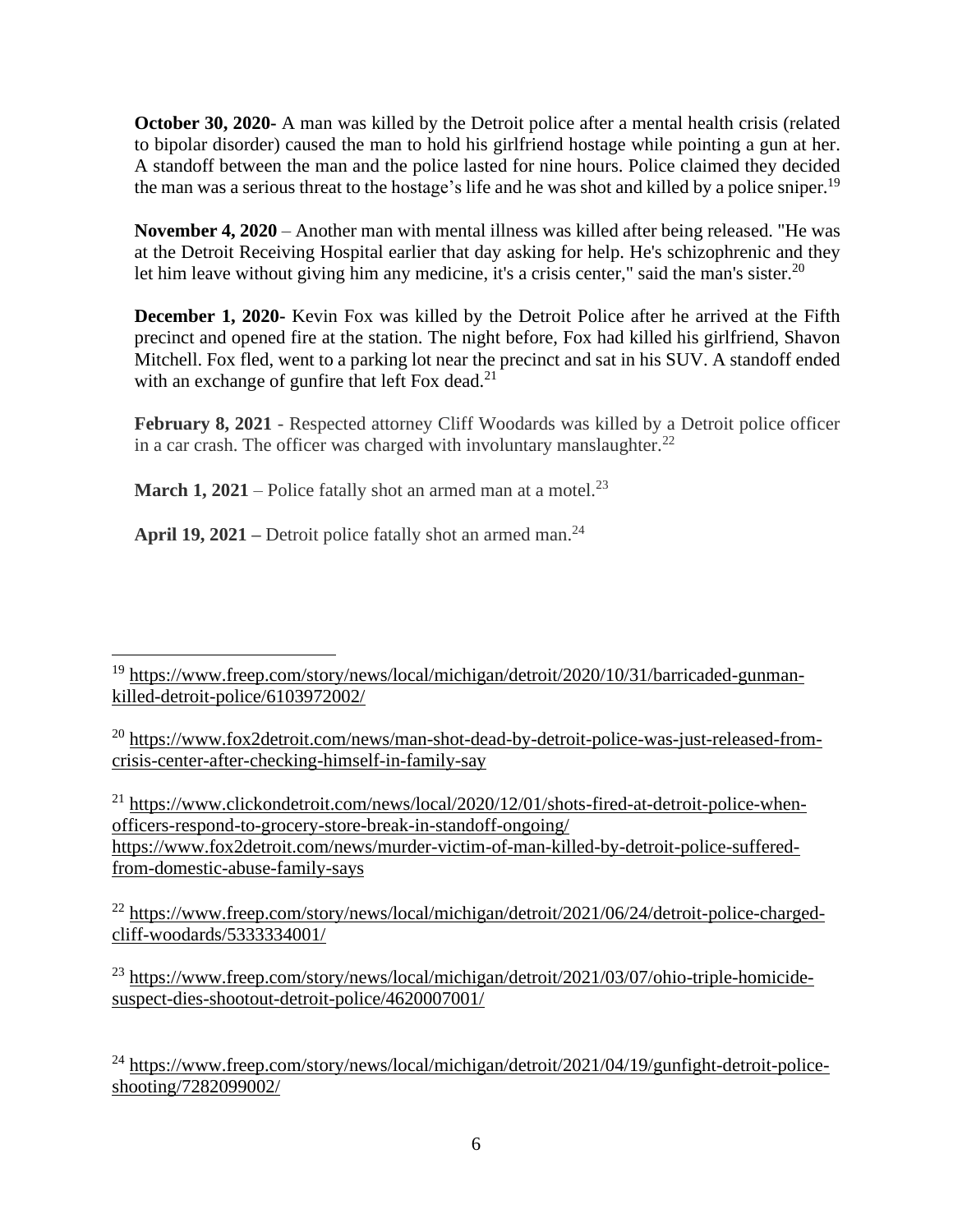**April 20, 2021** - A "knife-wielding" man suffering a "mental health crisis" was shot and killed by Detroit police officers.<sup>25</sup>

**August 8, 2021** - Michael Contrell Adams, an unarmed man, was shot and killed by Detroit police officers after his vehicle collided with an unmarked police vehicle.<sup>26</sup>

**December 20, 2021** - Though Nakita Williams, a 33-year-old woman undergoing a mental health crisis, caused harm to no one as she waved an airsoft pistol at persons present at a gas station, police shot and killed her. $27$ 

**December 25, 2021** - Detroit police officers killed 62-year-old Dwayne McDonald, who was a suspect in the murder of a woman and child. $^{28}$ 

**February 25, 2022** – An armed man fleeing in a vehicle was shot and killed by police.<sup>29</sup>

# **THE HAKIM LITTLETON CASE: REFUSAL OF MICHIGAN OFFICIALS TO CONDUCT AN APPROPRIATE INVESTIGATION**

It was the police killing of 21-year-old Hakim Littleton on July 10, 2020, that prompted the formation of the CPTA, as Black Lives Matter demonstrations occurred around the world.

Mr. Littleton was present when Detroit officers arrested another young man. Littleton fled and when pursued by officers, was overtaken and subdued, but in the end killed. Police claimed Mr. Littleton fired a gun at a pursuing officer.

CPTA's suspicions that Police Chief James Craig manipulated video footage of the killing led to the organization's analysis of the footage and credible questions about whether the multiple police officers involved had the option to arrest Littleton rather than kill him. CPTA's appeals to state

<sup>26</sup> https://www.fox2detroit.com/new<u>s/lawsuit-alleges-man-who-detroit-police-say-pointed-gun-</u> [at-undercover-officers-was-unarmed-when-killed](https://www.fox2detroit.com/news/lawsuit-alleges-man-who-detroit-police-say-pointed-gun-at-undercover-officers-was-unarmed-when-killed)

<sup>27</sup> [https://www.clickondetroit.com/news/local/2021/12/21/family-mourning-after-mother-of-4](https://www.clickondetroit.com/news/local/2021/12/21/family-mourning-after-mother-of-4-shot-killed-by-detroit-police/) [shot-killed-by-detroit-police/](https://www.clickondetroit.com/news/local/2021/12/21/family-mourning-after-mother-of-4-shot-killed-by-detroit-police/)

<sup>28</sup> [https://www.fox2detroit.com/news/suspect-down-after-shooting-by-detroit-police-officer-on](https://www.fox2detroit.com/news/suspect-down-after-shooting-by-detroit-police-officer-on-citys-east-side)[citys-east-side](https://www.fox2detroit.com/news/suspect-down-after-shooting-by-detroit-police-officer-on-citys-east-side)

<sup>29</sup> [https://www.fox2detroit.com/news/2-dead-after-detroit-police-fatally-shoot-home-invasion](https://www.fox2detroit.com/news/2-dead-after-detroit-police-fatally-shoot-home-invasion-suspect-following-fatal-crash)[suspect-following-fatal-crash](https://www.fox2detroit.com/news/2-dead-after-detroit-police-fatally-shoot-home-invasion-suspect-following-fatal-crash)

<sup>&</sup>lt;sup>25</sup> [https://www.usnews.com/news/best-states/michigan/articles/2021-04-20/man-fatally-shot-by](https://www.usnews.com/news/best-states/michigan/articles/2021-04-20/man-fatally-shot-by-detroit-police-after-attack-on-officer)[detroit-police-after-attack-on-officer](https://www.usnews.com/news/best-states/michigan/articles/2021-04-20/man-fatally-shot-by-detroit-police-after-attack-on-officer)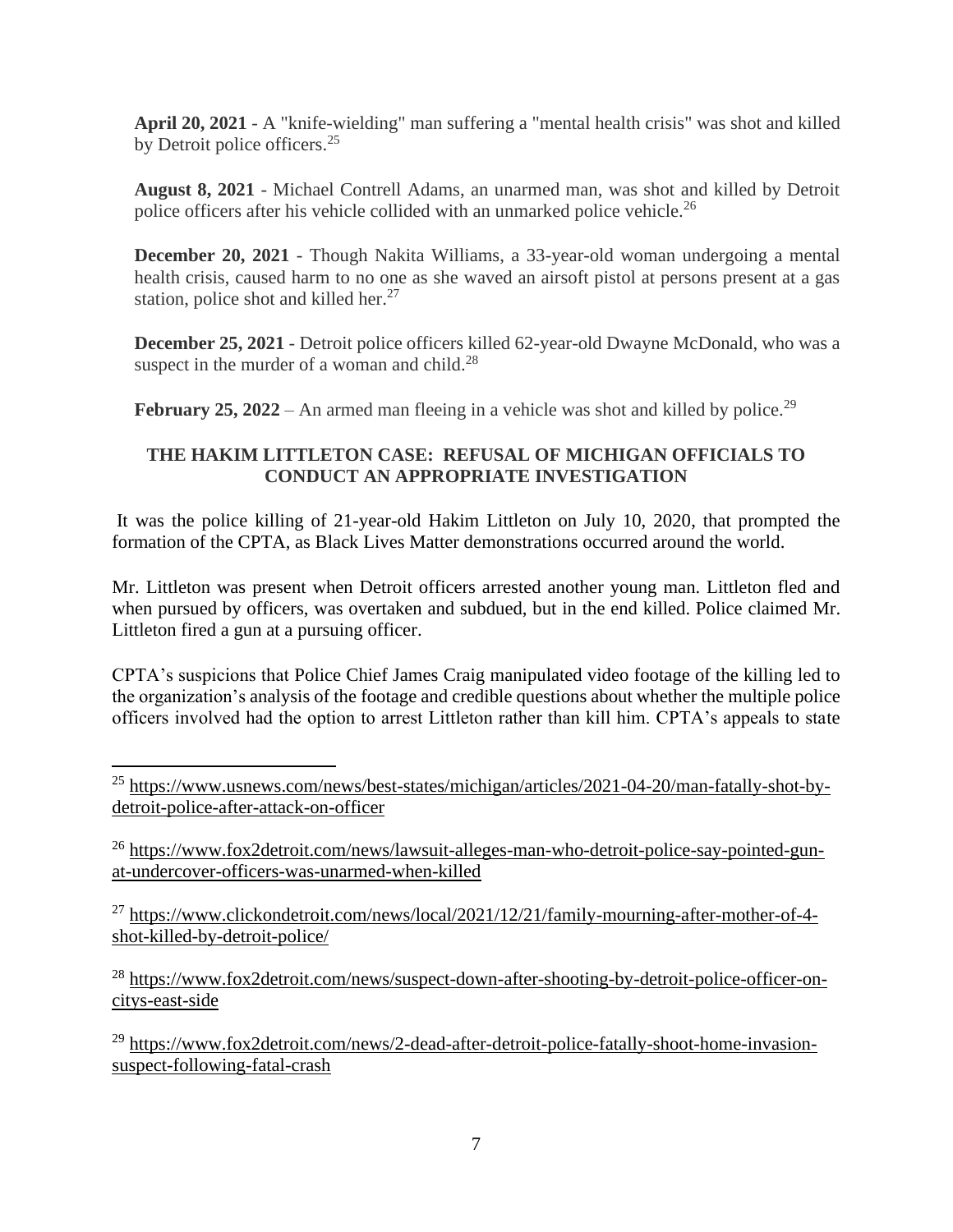and local offices<sup>30</sup> for an independent investigation into this case were denied, with Wayne County prosecutor Kym Worthy subsequently exonerating the officers involved. Within days of Littleton's death, Detroit police had shot three additional young African American men, one critically, two fatally.<sup>31</sup>

After the killing of Hakim Littleton, Police Chief James Craig immediately went public with videos and a narrative that not only purported to exonerate the officers involved, but also highlighted what appeared to be an unsuccessful effort by Littleton to shoot an officer. The CPTA examined the same video evidence closely and discovered gross discrepancies in recorded observable actions of the officers and the narrative provided by Chief Craig. These contradictions concerned, among other things, the number of officers involved, the total number of shots fired, and the number of shots fired by individual officers and Mr. Littleton.

Most disturbing is that the video footage clearly shows Mr. Littleton face down, disarmed and fully subdued by officers when an officer approaches him, takes aim, and fires a fatal shot into the young man's head. [See: [https://www.youtube.com/watch?v=kT33YARjZWc&t=18s\]](https://www.youtube.com/watch?v=kT33YARjZWc&t=18s) CPTA's reasonable request has been for those with authority to investigate this killing.

Our requests for an investigation were for the most part met with either disturbing silence or dismissal.

Specifically, CPTA sent a letter requesting an independent investigation of the Littleton killing to Michigan Attorney General Dana Nessel on August 3, 2020. The letter was copied to Detroit Mayor Mike Duggan, members of the Detroit City Council, and members of the Detroit Police Commission. No response was provided to the letter, but CPTA was advised by a journalist that a spokesperson for the Attorney General had commented that Ms. Nessel would not investigate the killing.

In a letter to the Governor, CPTA reported the Attorney General's failure to respond to CPTA. The Governor declined to substantively respond directly to CPTA, and instead passed the letter off to the Attorney General. Notwithstanding the referenced journalist's account of the Attorney General spokesperson's public comment about the CPTA request, in a letter dated February 3, 2021, a Deputy Attorney General stated:

"I can assure you that the Attorney General meant no disrespect by our failure to respond to your letter. Rather, I had a search conducted of our files and we could find no record of having received the Coalition's request in the first instance."

The letter went on to say that the Attorney General would decline to investigate because the killing was under review by the Wayne County Prosecutor. On April 7, 2021, the Wayne County

<sup>&</sup>lt;sup>30</sup> CPTA directed requests for independent investigations into the killing of Hakim Littleton: to Michigan Attorney General Dana Nessel, on August 3, 2020, with copies to: Detroit Mayor Mike Duggan; Members, Detroit City Council; Members, Detroit Police Commission. A separate request was directed to Michigan Department of Civil Rights Director James White on September 21, 2020; and to Michigan Governor Gretchen Whitmer on January 22, 2021.

<sup>31</sup> Tresa Baldas, *Detroit Free Press*, July 23, 2020; *Fox 2*, July 27, 2020; *News 4*, July 30, 2020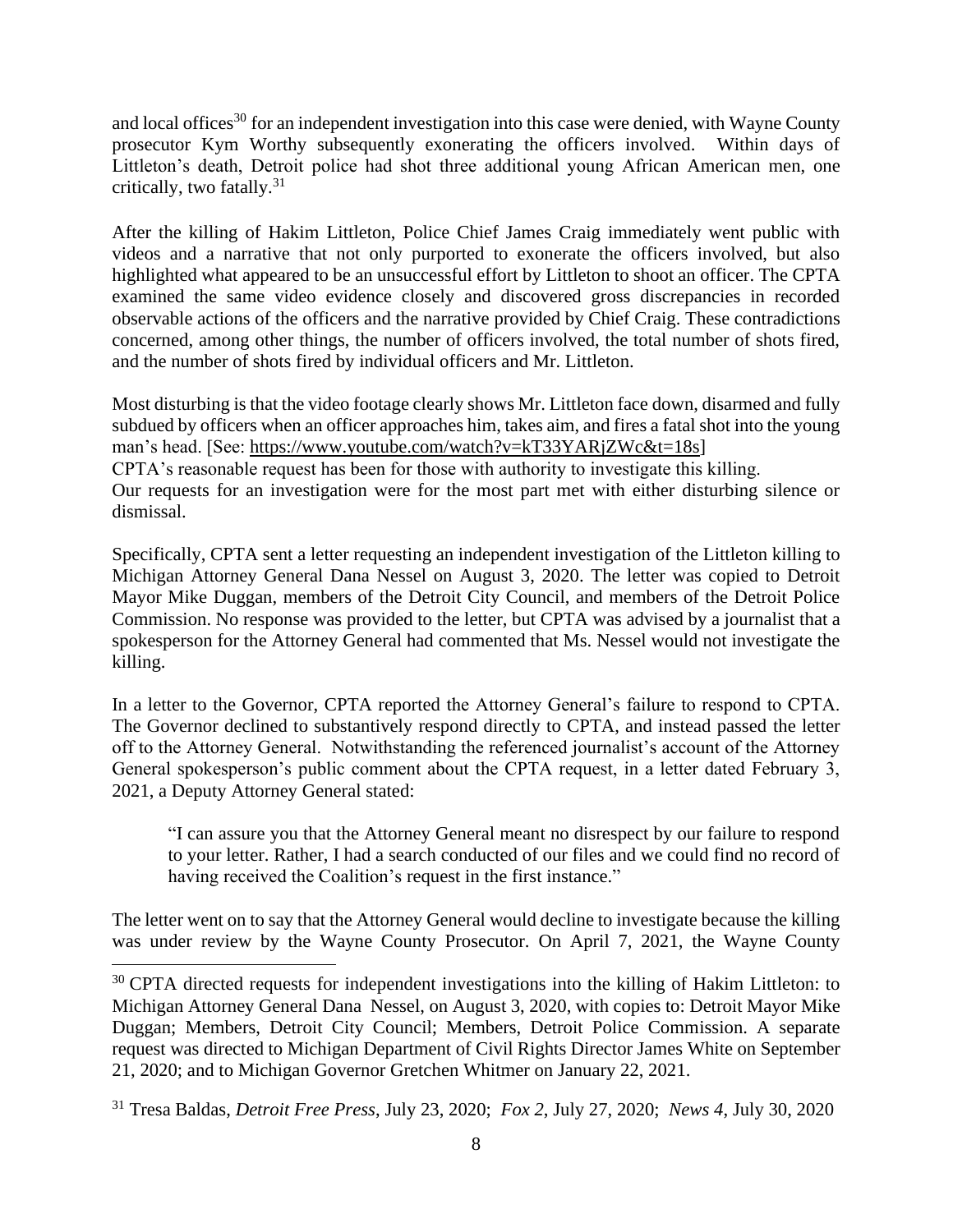Prosecutor Kym Worthy announced the results of her investigation, and for CPTA, her findings raised more questions. Notably, her press presentation did not feature the same police video of the incident that had been presented by Police Chief James Craig at his press conference soon after the incident. Rather she presented what she called a "compilation of still shots," and announced that she would not bring charges against the police officers involved. Prosecutor Worthy's "compilation of still shots" left out the most significant moment of the incident: the moment when one of the police officers deliberately circled Hakim Littleton's body and fired a shot into the back of his head, carrying out a close-range execution.

Since the killing, the public has been given three conflicting official stories of the incident: Chief Craig presented one set of "facts" at his press conference immediately following the killing on July 10. On August 5, in statements to the *Detroit News*, Chief Craig presented a different set of "facts." Then, Prosecutor Worthy presented a third, different set of "facts." There are multiple contradictions and inconsistencies among these three sets of "facts." Our enduring question is: Did the group of police officers involved in the incident have the option to apprehend Hakim Littleton rather than kill him? Did they choose excessive violence over arrest?

Any of the public officials copied on CPTA's initial letter to the Attorney General could have sought answers to our questions, but they all remained silent. Then, during the last quarter of 2020, CPTA had renewed hopes when James White, a former Detroit Police Department administrator was appointed director of the Michigan Dept. of Civil Rights. CPTA challenged him to overcome community suspicions that he was biased toward police by investigating the Littleton killing. CPTA was instead directed to the Michigan Civil Rights Commission (MCRC).

MCRC's response to CPTA was cold and false. Stacie Clayton, the MCRC chair, stated that investigating the police killing "…is not within the scope of the Elliott-Larsen Civil Rights Act, and therefore, not under our jurisdiction…" In response, CPTA explained:

Section 302 of the Elliott-Larsen Civil Rights Act (ELCRA) prohibits the denial of 'full and equal enjoyment of the goods, services, facilities, privileges, advantages, or accommodations of a […]public service because of […] race, color [or] national origin.' MCL 37.2302(a). Furthermore, a department or agency "owned, operated, or managed by or on behalf of 'the state or a local government is a public service under the statute. MCL 37.2301(b). The Detroit Police Department is a public service under ELCRA because it is a department or agency 'owned, operated, or managed by or on behalf of ' the City of Detroit. It is not only CPTA's opinion that police misconduct is within MCRC's jurisdiction, the Commission itself is already actively engaged in these issues. The Michigan Department of Civil Rights is investigating allegations of civil rights violations by the Grand Rapids Police Department…

In the end, Michigan officials have shirked their responsibility to conduct an appropriate investigation, and CPTA now turns to the federal government.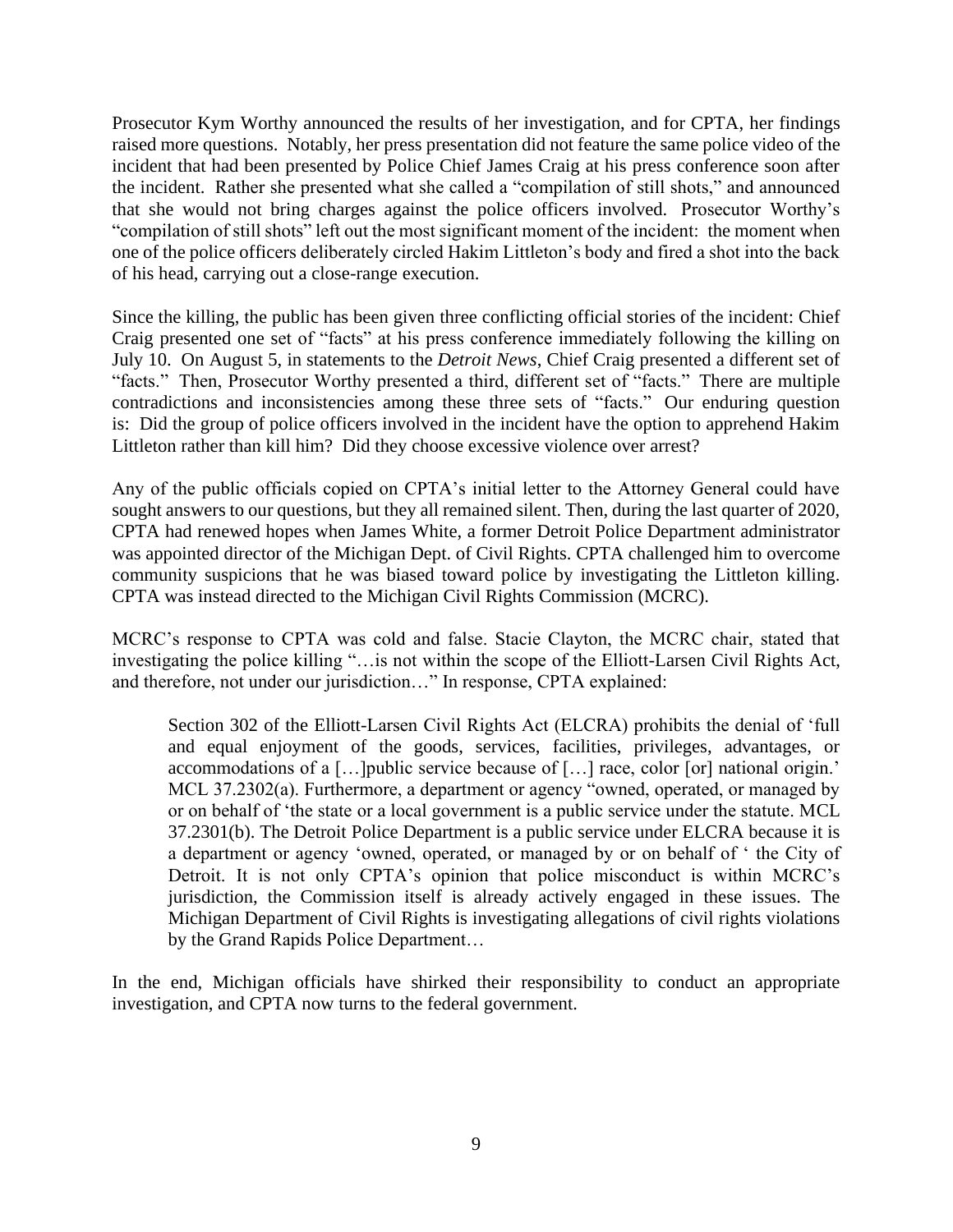#### **POOR LEADERSHIP, RACIST TARGETING, AND REPRESSIVE POLICE CULTURE**

Many of the current problems in the Detroit Police Department are directly attributable to a firmly entrenched police culture that has roots in the era of slavery.<sup>32</sup> It is a culture that regards law enforcement agencies as paramilitary organizations at war against communities of color because of inaccurate conclusions that these communities commit more crimes than white communities.<sup>33</sup> It is a culture that emphasizes the use of fear and intimidation, along with displays of force excessive force when convenient.<sup>34</sup> Racism figures prominently in this culture with hostility, violence and discrimination directed both within and without the police department.<sup>35</sup> Such a culture has existed in many law enforcement agencies, but unlike many police departments which have made serious efforts at progressive, enlightened cultural transformation, the Detroit Police Department has remained mired in destructive, discredited practices.

## **Failed Leadership**

Among the many factors that contribute to the department's lack of progress is a failure in leadership. Former Police Chief James Craig's failure to grapple with racism in policing stretches back to his employment with the Los Angeles Police Department. Although he is African American, in the aftermath of the highly publicized police beating of Rodney King, Craig parted ways with other officers of color in the police department who charged that the LAPD was highly racist. To the dismay of these officers, Craig publicly said: "I believe that there are individuals who have racist attitudes, but racism is not widespread throughout the Department." 36

Craig's denial of racism within the culture of policing set the tone for much of the rest of his career. He developed a reputation as a tough "law and order" old-style cop for whom racial problems were of no special concern.<sup>37</sup> He was appointed to the position of chief of police by Kevyn Orr, an emergency manager who was appointed by the Governor to improve the city's finances.<sup>38</sup> The business community was so thrilled by his appointment that they took up a private collection to

<sup>34</sup> "What the Police Really Believe," Zack Beauchamp, Vox (July 7, 2020).

<sup>35</sup> *Id.*

<sup>36</sup> "How James 'Hollywood' Craig hoodwinked Detroit," Violet Inonomova and Tom Perkins, Detroit Metro Times (Aug. 4, 2021).

37 *Id.*

<sup>&</sup>lt;sup>32</sup> "How You Start is How You Finish? The Slave Patrol and Jim Crow Origins of Policing," Connie Hassett-Walker, ABA Human Rights Magazine (Jan. 11, 2021).

<sup>&</sup>lt;sup>33</sup> "Policing Different Racial Groups in the United States," Ronald Weitzer and Rod K. Brunson, Cahiers Politistudies (2015-2) p. 135.

<sup>&</sup>lt;sup>38</sup> "Cincinnati Police Chief to become Detroit's New Chief," Dave Bartkowiak, Jr., WDIV (May 14, 2013).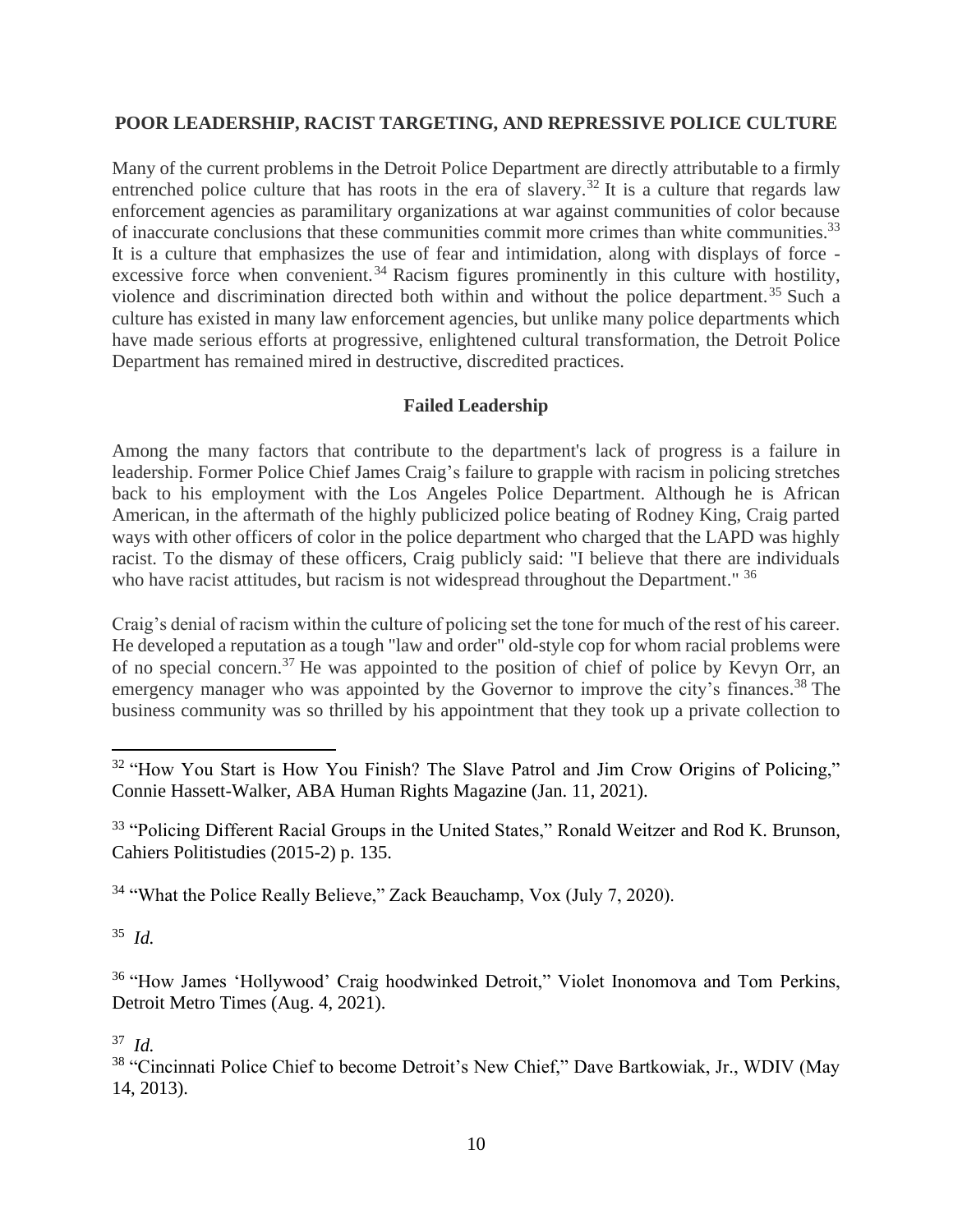supplement his salary.<sup>39</sup> The police union, which has notoriously played a role in preserving negative police culture, publicly lauded Craig's arrival.<sup>40</sup> In the years that followed the expectations of these forces were fully met.

# **Racist Targeting in Concealed Weapons Cases**

In 2014, Craig gained national notoriety when he urged Detroit residents to arm themselves by obtaining licenses to carry concealed weapons. He said: "Good Americans who are responsible with concealed weapons can make a difference," Craig told CNN in a 2014 interview**.** "I don't care what city you're talking about in America, (the police) cannot be everywhere." Craig said that possession of concealed pistol licenses "translates into crime reduction."

Although Craig made this call to arms, and many Detroit residents heeded it, in April 2021, in the midst of a pandemic, Detroit police officers were making between 60 and 100 concealed weapons arrests per week.<sup>41</sup> Craig boasted of the arrests and complained that judges were too lenient. "[They] are getting arrested for carrying weapons illegally and they're getting these low bonds, no bonds and tethers."<sup>42</sup> Apparently, the fact that many gun owners may have been "illegal" because of their inability to renew their registration because of pandemic delays played no role in Craig's thinking. $43$ 

By 2022 conditions were worse. The Neighborhood Defender Service conducted a study and published alarming findings. Their news release stated:

Data from the court system publicly-available arrest data, and data from Neighborhood Defender Service (NDS) together expose a legal system targeting Black Detroiters for arrest and prosecution, advocates explained at a [press](https://t.co/5UXGQDxsyt)  [conference](https://t.co/5UXGQDxsyt) today. The number of arrests on CCW charges has quadrupled since March 2020, and 97 percent of those with the crime charged are Black. The volume of these prosecutions is targeting vulnerable Detroit communities and slowing the legal system to a crawl. Arrests for CCW-only offenses have quadrupled since the pandemic began. Between January 1, 2018 and March 2020, DPD arrested an average of 256 people on CCW-only charges per quarter. That number has surged to 1017 arrests for CCW-only per quarter. The arrest rate for CCW-only offenses

## <sup>40</sup> *Id.*

## <sup>42</sup> *Id.*

<sup>&</sup>lt;sup>39</sup> "Detroit Police Union: Thanks Kevyn Orr for hiring James Craig as our new Chief," Gus Burns, MLive (May 22, 2013).

<sup>&</sup>lt;sup>41</sup> "Detroit Police Crackdown on Illegal Concealed Guns, 103 Arrests Last Week," Justine Lofton, MLive (April 20, 2021).

<sup>&</sup>lt;sup>43</sup> "Concealed Pistol License Wait is 9 Months Long in Wayne County," Randy Wimbley, Fox 2 (October 20, 2020).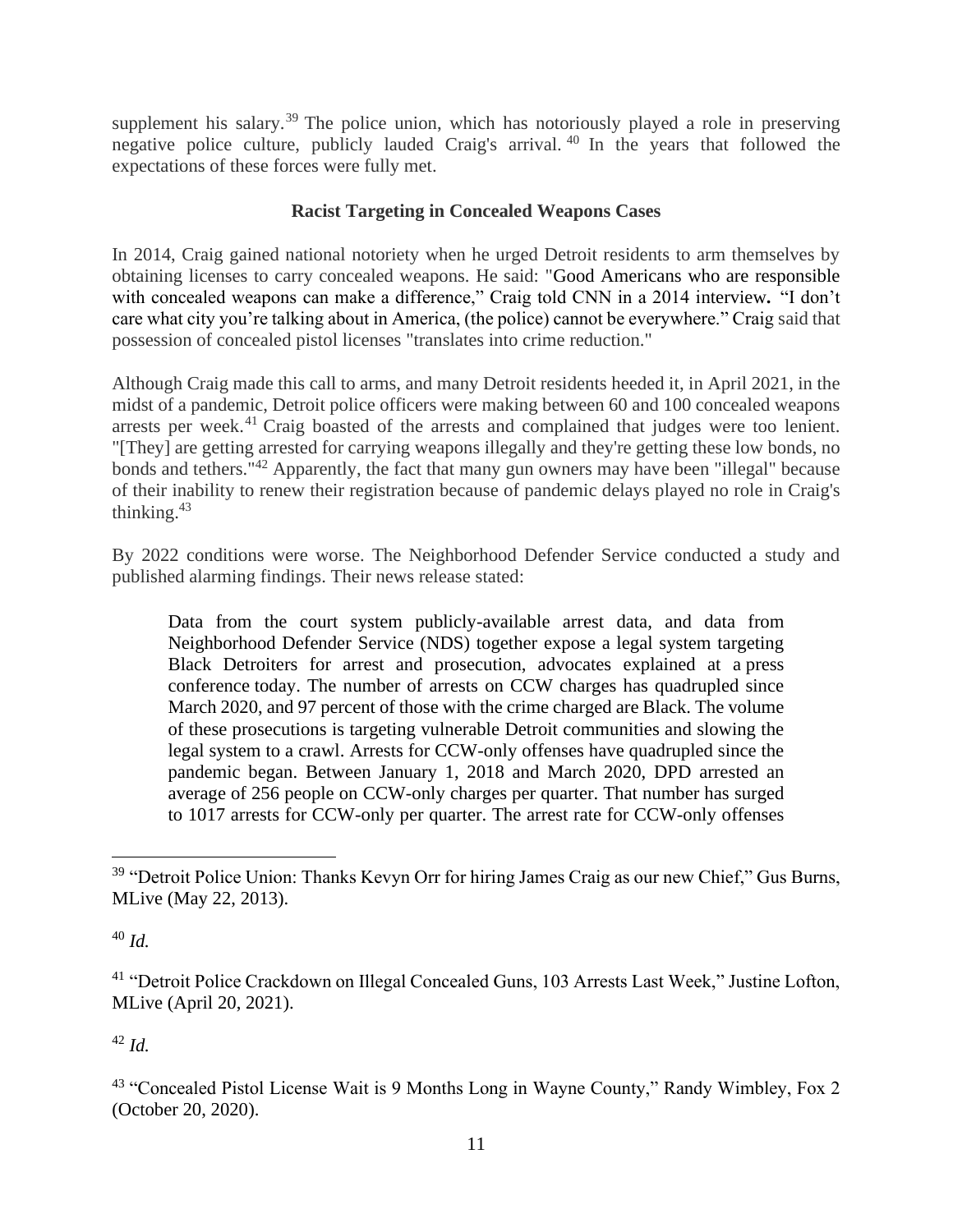has more than doubled in every area of the city, but the rise is especially concentrated in the midtown, downtown, and Greektown neighborhoods, where enforcement is up almost 700 percent. The spike in arrests has coincided with a surge in prosecutions. Before the pandemic, roughly six percent of cases charged by the WCPO in the 3rd Circuit Court were CCW-only charges. In August 2021, that number stood at nearly 30 percent – around the same time that Kym Worthy [lamented](https://www.freep.com/story/news/local/michigan/wayne/2021/09/20/wayne-county-prosecutors-office-kym-worthy/8419000002/) the "inhumane" caseload her staff decided to prosecute. These prosecutions are racially disparate. NDS represents people in 25 percent of the felony cases filed in Wayne County. Since March 11, 2020, NDS' referral rate for Black clients facing CCW-only charges has risen 205 percent; the referral rate for all non-Black clients facing the same charge decreased by 8 percent. Today, 32 out of every 33 CCW-only prosecutions in Detroit are Black people, according to Third Circuit Court data.

When confronted with the statistics, Wayne County Prosecutor Kym Worthy blamed Chief Craig's administration for the problem. She said: "Their mandate was: 'Let's go out and get as many CCW arrests as we can. In fact, let's even ask all of Detroit to arm themselves,'" Worthy added: "We tried to try to advise against some of the arrests that were made..." <sup>44</sup>

Craig, who is no longer police chief, is running for governor. In response to Worthy and others who accuse him of the CCW arrest crisis, he said:

Any inference that I, or my office, directed officers to make illegal CCW arrests is a flat out lie. Whenever my team was made aware of an alleged illegal CCW arrest, it was my expectation that an internal investigation be immediately launched by the department's professional standard section. In fact, I went outside the department and brought in a former U.S. Attorney, to oversee our internal reviews. We worked with Prosecutor Worthy's office on arrest warrants to remove dangerous felons and their illegal guns from the streets in order to improve the safety of some of Detroit's most high-crime areas.<sup>45</sup>

## **Racist Discrimination Directed Internally and Externally**

Racially discriminatory CCW arrests are not the only racial issues that marked Craig's tenure as chief. Complaints about officers' racial misconduct in the Sixth Precinct prompted an "environmental audit" that reported the following among many other things:

In February 2019, reports surfaced that a member of the Department had posted video on "Snapchat," a social media site. The video showed a very disturbing sequence of events. Two members of the Detroit Police Department initiated a traffic stop on a vehicle operated by a black female. During the course of the traffic stop, the motorist had to walk home by herself in freezing temperatures while the

<sup>&</sup>lt;sup>44</sup> "Surge in nonviolent Wayne Co. gun arrests harms people of color, advocates say," Ross Jones, WXYZ (January 10, 2022).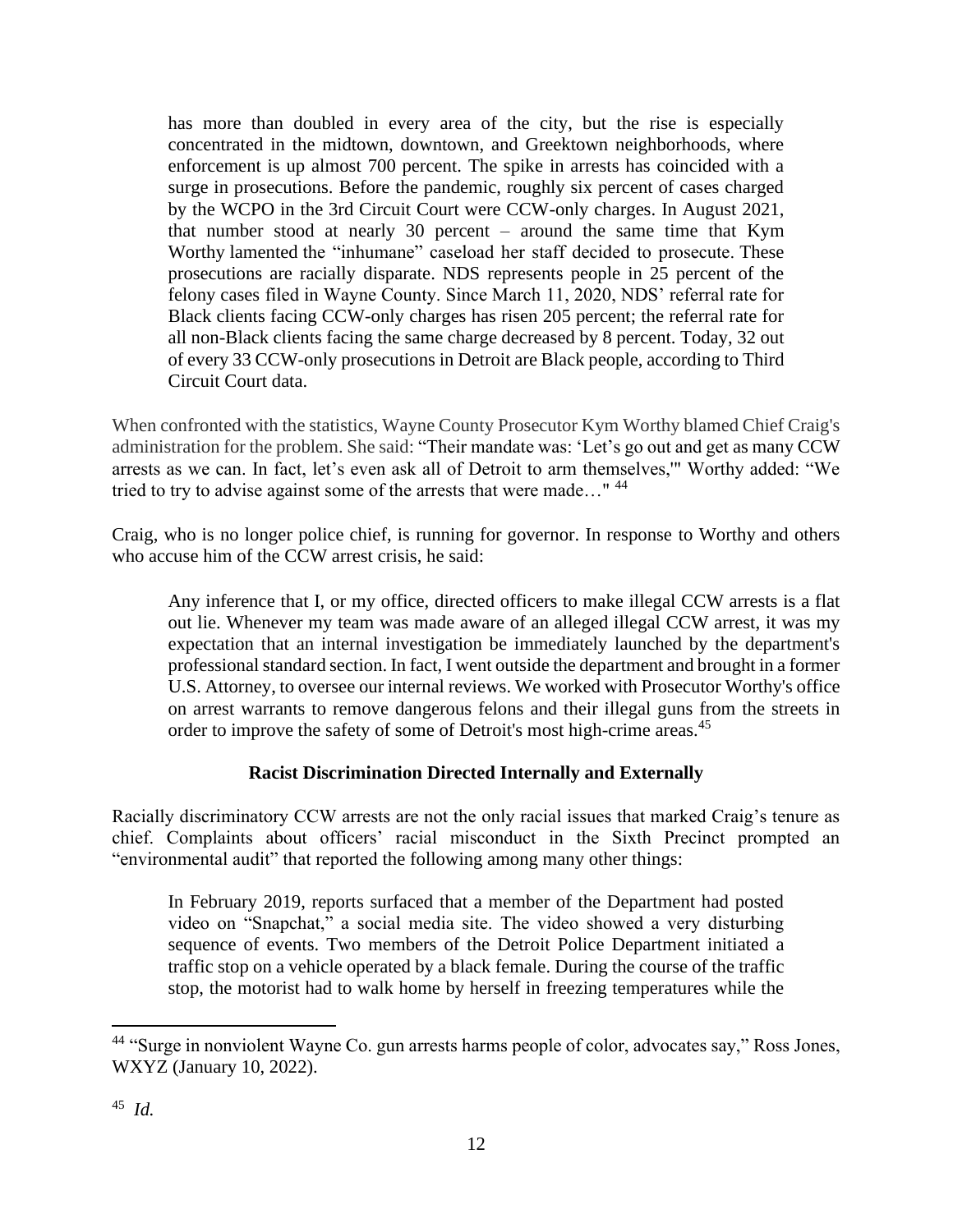vehicle she had been driving was impounded. As this occurred, one of the involved members began recording the incident on his cell phone. As the incident was being recorded, the officers were heard mocking the motorist as she walked away. The commentary included statements such as, "Priceless" and "Bye Felicia." The video was edited to include a caption containing the words "What black girl magic looks like" and "Celebrating Black History Month." The post was picked up by a number of news and radio stations and soon went viral.

The environmental audit also stated:

With respect to Captain C, one member alleged that he, "Don't like blacks, and damn sure do not like black women." Another member stated an officer had stated in the direct presence of Captain C, "We are about to go lock up some 'N\*\*\*ers' and 'A-rabs'" to which the captain laughed it off. When confronted by the member, the captain stated he didn't hear the comment, then went on to say the officers were just joking. In a separate incident, Captain C was responsible for reviewing a Use of Force report prepared by Officer Garrison following a situation where there was a clear display of excessive force used against an elderly female and where the officer struck a man around the head and neck area while handcuffed in the backseat of his squad car. Captain C deemed this action acceptable as a "Category 3" use of force. In another incident, during a locker audit, Captain C provided a white officer advanced notice before cutting off locks from lockers and taking property away.

While Craig's initiation of the audit and his public condemnation of the behavior reported might appear to be commendable, his actions should be considered in context. Craig's first race-oriented initiative was the Committee on Race and Equality (CORE). The group conducted a departmentwide study of race relations within the police department ranks.<sup>46</sup> The CORE report states:

Our research revealed numerous incidents which involved some direct or indirect involvement of Command staff members in discriminatory practices, which included intimidation and retaliatory behavior. The committee therefore determined that there were enough incidents to conclude that the department has a growing racial problem. As an example, the department, which is 67% African American, has certain units such as Crime Analysis, 30 series, Cease Fire/Gang Intel and other Task Force units that are not seniority based which are segregated. These units have been historically, overwhelmingly staffed by white male officers.

The report goes on to state:

African American officers reported incidents of disparate treatment, where calls were made to the personal cellphones of white officers by white Command Officers, in some cases while black officers were present, where it was suggested that the white officer put in for training or for job openings that had become

<sup>&</sup>lt;sup>46</sup> "Investigative Summary with Recommendations from the Committee on Race and Equality (CORE), (August 2016).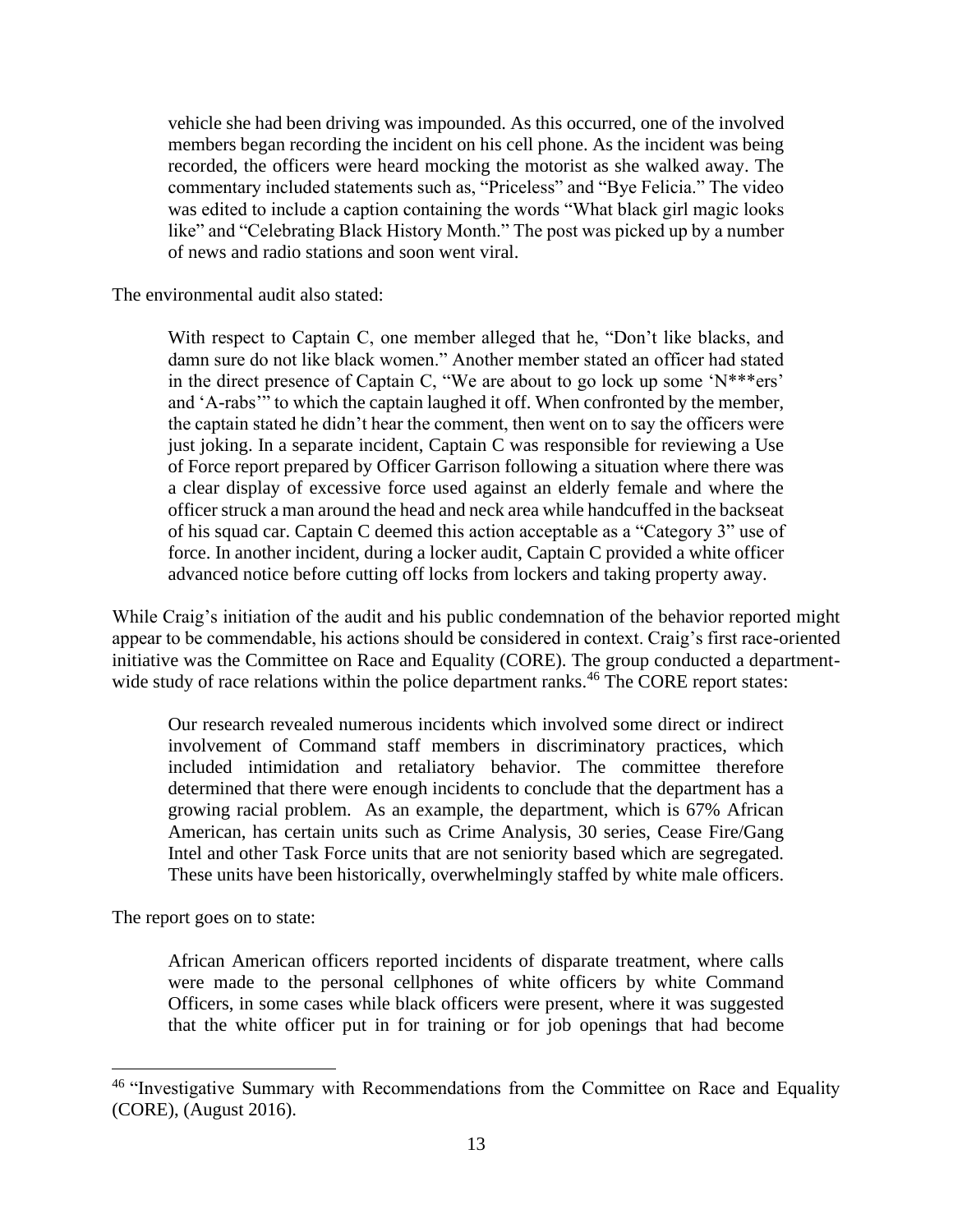available in those segregated units. Excuses were made or retaliation was expressed in other ways such as leave day request and transfer denials, etc. if black officers were to complain. African American officers reported retaliatory tactics aimed at those officers who saw bias in the process of appointments to the rank of Detective. A few white Command Officers were blatant in their attacks against black officers who voiced their dissatisfaction with the exam or sought redress through the collective bargaining process. There were common threads in all of the testimony given; repeat offenders amongst the white Command Officers.

The report further states:

…[O]f great concern are the imbedded racial attitudes and behavior exhibited by some in the Command Staff. Throughout the fact-finding process, which included one on one interviews, private conversations and discussions at the committee table it was determined that the problems within the department were  $\lceil \text{not} \rceil^{47}$  isolated cases of officer to officer but more wide-spread, centralized in terms of distribution, or top-down entrenched discriminatory practices. Simply put, the racism that exists in the department trickles down from the Command Officers to the rank and file.

While these observations should have prompted a public expression of alarm and concern, Craig instead dismissed the value of the report in the media saying that it was all based on rumor and innuendo.<sup>48</sup> The net effect of his dismissal of the complaint was a message to white officers that when presented with evidence of racism, Craig takes no action. This was a greenlight for the types of occurrences that were chronicled in the Sixth Precinct environmental audit, and which are believed to occur throughout the police department.

#### **Ineffectiveness of Citizen Oversight**

The Detroit Police Commission (also known as the Board of Police Commissioners) is intended as a citizen check on police department irregularities. In fact, it is regarded by many as having more authority than many civilian review boards throughout the country. However, this body has failed to prevent or end many of the problems described in this document. The commission's problems may rest in part in its rules and composition. For example, former law enforcement officers are eligible for election or appointment, creating the potential for the compromise of the body's credibility, objectivity and independence. In fact, recent commission chairs have been former law enforcement officers.

In addition, the commission's practices have sometimes been indistinguishable from the police misconduct the body is charged with monitoring and correcting. For example, Commissioner Willie Burton (an outspoken critic of the Detroit Police Department) alleges at the July 11, 2019

<sup>&</sup>lt;sup>47</sup> The word "not" does not appear in the text of the CORE report but is included here because of a good faith belief that its omission was a typographical error.

<sup>&</sup>lt;sup>48</sup> "Detroit Police Chief Suspends Race Committee amid Backlash over finding or Race Problems," Violet Ikonomova, Metro Times (Jan. 17, 2017).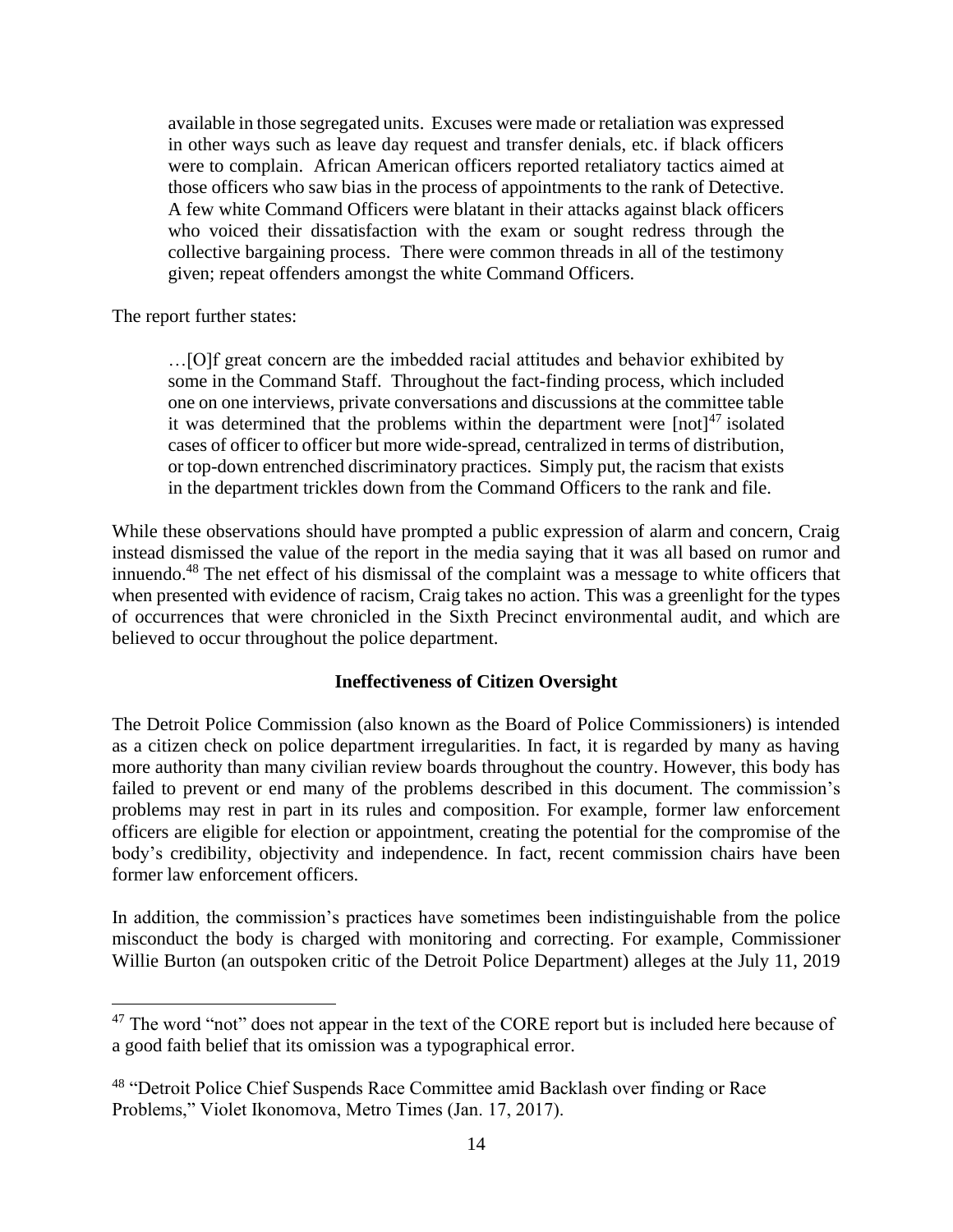commissioners weekly meeting, then Commission Chair Lisa Carter (a former law enforcement officer) ordered Burton's arrest after he raised procedural questions. Commissioner Burton claims he was brutally taken down, arrested, and placed in a police cruiser, and he sustained a concussion and other injuries. Also, according to media reports, three commissioners accused Commission Chair Willie Bell (a former Detroit police officer) of shutting down commissioners when "when he disagrees with their views and signs documents behind their backs, violating board rules." <sup>49</sup>

#### **No Observed Improvement with New Leadership of Chief James White**

Craig's relatively recent departure from his position as chief of police, and the ascendancy of his replacement James White might suggest to some the possibility that any problems in the department might be resolved, or at least addressed by new leadership. Although Chief White has a different public relations style and has implemented initiatives that many might characterize as reforms, CPTA has serious concerns. When federal oversight ended in 2016, it was expected that DPD would, on its own, maintain required policy changes and continue a course of reform. In fact, then-Assistant Police Chief White claimed that DPD was a "much more organized, constitutional police department" as a result of the oversight, and that the required reforms were now "embedded in our force"<sup>50</sup> However, during his tenure as Chief, the racialized CCW arrests discussed earlier continued. In addition, DPD officers have killed at least three additional members of the community.

Although Chief White's creation of a new "risk management unit" to identify and discipline problem officers might normally be regarded as commendable, particularly given White's boast that the unit identified 128 "high risk" officers, the unit's true purpose and the circumstances leading to its development concern CPTA greatly. According to reports, the unit was not created until a series of media reports alerted the public to a number of officers who are reported to have histories of outrageous, improper conduct. One of these officers was 25-year veteran Sgt. William Zeolla. He was promoted last year notwithstanding his having been the subject of more than 93 citizen complaints. Of Zeolla, the media organization that brought his conduct to light said:

Stanley Perkins says he's been pulled over by Zeolla on four separate occasions. The first time was in 2015, just as he was leaving work. 'The first thing he said was, 'Do you got any drugs or guns on you?' Perkins recalled. "And I was like, 'I'm just getting off work.' The situation escalated quickly, Perkins said, when Zeolla pulled him from the car. '(He) snatched my door open, pulled me out the vehicle, walked me to the back, cuffed me (and) put me in the back of the scout car,' he said. Perkins said Zeolla searched his entire SUV without finding anything. He said he was rude and aggressive throughout the stop. 'He called me a b\*\*\*\*. Back and forth, different kind of names,' Perkins said. Perkins said Zeolla never told him why he stopped him in the first place, but believes it's because he was profiled. 'I'm a black man in a BMW,' he said. Perkins was let go, but would see Zeolla again when, six months

<sup>&</sup>lt;sup>49</sup> [https://www.freep.com/story/news/local/michigan/detroit/2020/10/08/detroit-police-willie](https://www.freep.com/story/news/local/michigan/detroit/2020/10/08/detroit-police-willie-bell-removal/5911227002)[bell-removal/5911227002](https://www.freep.com/story/news/local/michigan/detroit/2020/10/08/detroit-police-willie-bell-removal/5911227002)

<sup>50</sup> Tresa Baldas, *Detroit Free Press,* (March 31, 2016)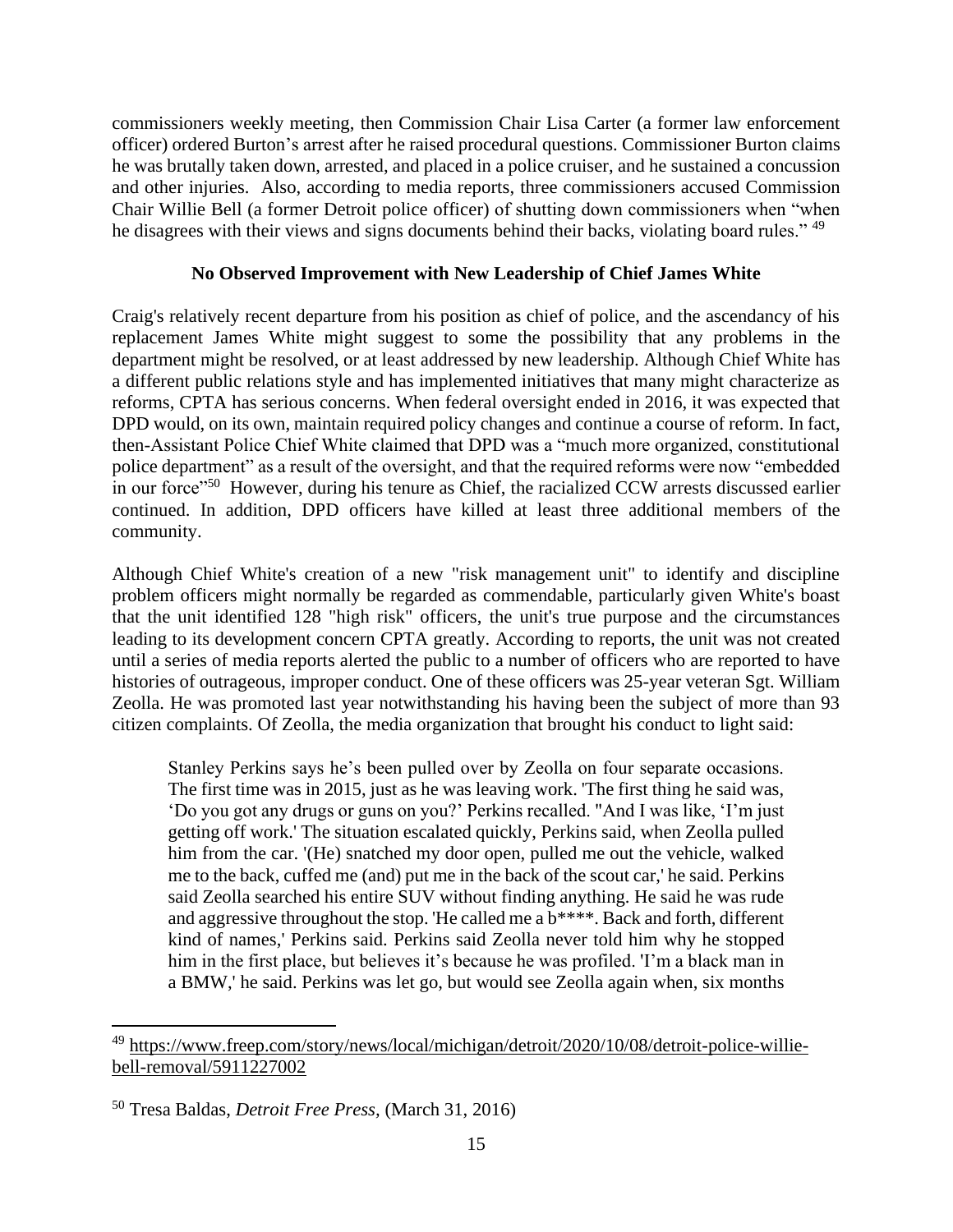later, he was pulled over again. This time, he says the officer claimed it was over a bad headlight. This stop felt just like the first, he said. 'Snatched my door open, pulls me out the car again,' Perkains recalled. 'I'm like, here we go.' Another search of his car, just as before, yielded nothing.Perkins was neither arrested nor charged, but after both run-ins he filed complaints against Zeolla alleging he was harassed. In one case, he said he waited hours at a precinct to lodge the complaint. Both were closed without any discipline. 'I think he thought I was a drug dealer," Perkins said. **'**I'm a businessman so I like nice cars, I buy nice cars because I work hard for it. It doesn't mean I'm a drug dealer because I got a nice car.'<sup>51</sup>

It is significant that Zeolla, and evidently scores of other officers like him have been allowed to function not only without discipline, but also with promotions until the media called Chief White to account. Also, it is telling that the problems in the department are considered from a "risk management" perspective rather than from a concern about the public's safety. Implicit in the language and the approach is a desire to protect the police department from liability rather than to protect the public from unconstitutional policing, racial profiling, and excessive force.

If, for the sake of discussion, Chief White has the best of intentions, he must tilt against a departmental culture that is deeply embedded and unlikely to be dislodged by the exertions of a lone chief. For example, a primary concern during the period of oversight was the brutal treatment of detainees. However, during the 2020 demonstrations against police violence, DPD officers were accused of, among many other things, intentionally overcrowding buses filled with arrested demonstrators during a pandemic and without any precautions, targeting leaders of the demonstrations for direct abuse, retaliating against demonstrators, and directly attacking legal observers and medics. In essence the culture of abuse identified during federal oversight has continued, shifting its location, but reflecting the same attitudes.

As federal oversight ended, DPD was to maintain, for purposes of accountability: (1) "an audit team, staffed with sworn and civilian auditors to conduct department-wide audits to track the performance of all aspects of the DPD;" (2) an Inspection Unit, compliance liaison officers and a Force Investigation Section "to perform intensive inspection of police practices from the precinct to the command levels." If DPD has followed through with the creation and activation of these units, their efforts have failed as evidenced by all the outrages chronicled in this document. Neither a new chief nor internal accountability units have been sufficient to eliminate a deeply embedded culture of abuse.

<sup>51</sup> Detroit Police scrutinizing sergeant that racked up 93 complaints, 12 lawsuits [\(https://www.wxyz.com/news/local-news/investigations/detroit-police-scrutinizing-sergeant-that](https://www.wxyz.com/news/local-news/investigations/detroit-police-scrutinizing-sergeant-that-racked-up-93-complaints-12-lawsuits)[racked-up-93-complaints-12-lawsuits\)](https://www.wxyz.com/news/local-news/investigations/detroit-police-scrutinizing-sergeant-that-racked-up-93-complaints-12-lawsuits)